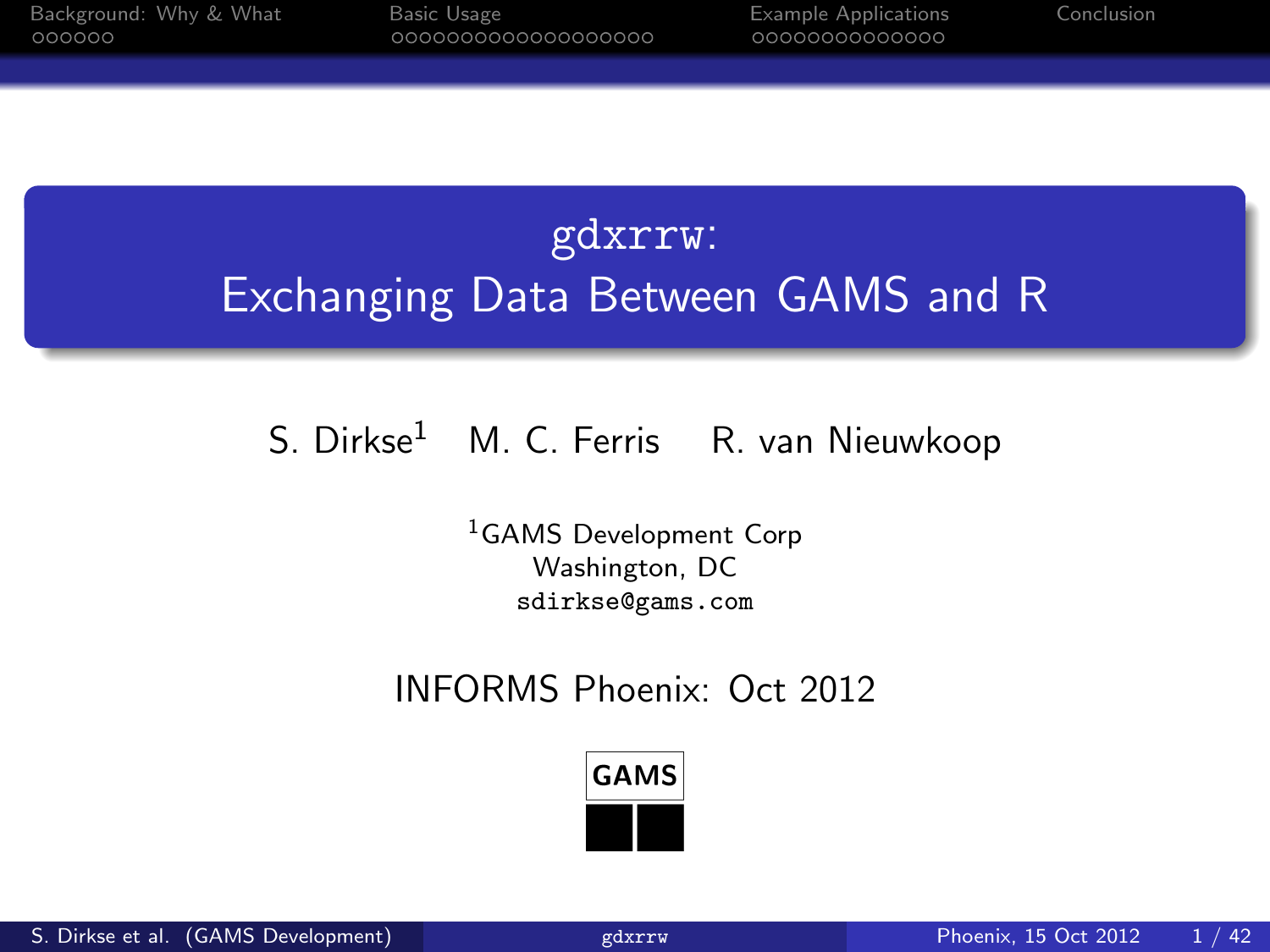# **Outline**

#### [Background: Why & What](#page-2-0)

- **•** [Foundation](#page-2-0)
- [Why R?](#page-4-0)
- [What is GDX?](#page-7-0)

#### 2 [Basic Usage](#page-8-0)

- [Reading data](#page-8-0)
- **•** [Usage detail](#page-9-0)
- [Writing data](#page-25-0)

#### 3 [Example Applications](#page-27-0)

- [Euro TSP](#page-27-0)
- [Visualization with maps](#page-33-0)

## **[Conclusion](#page-41-0)**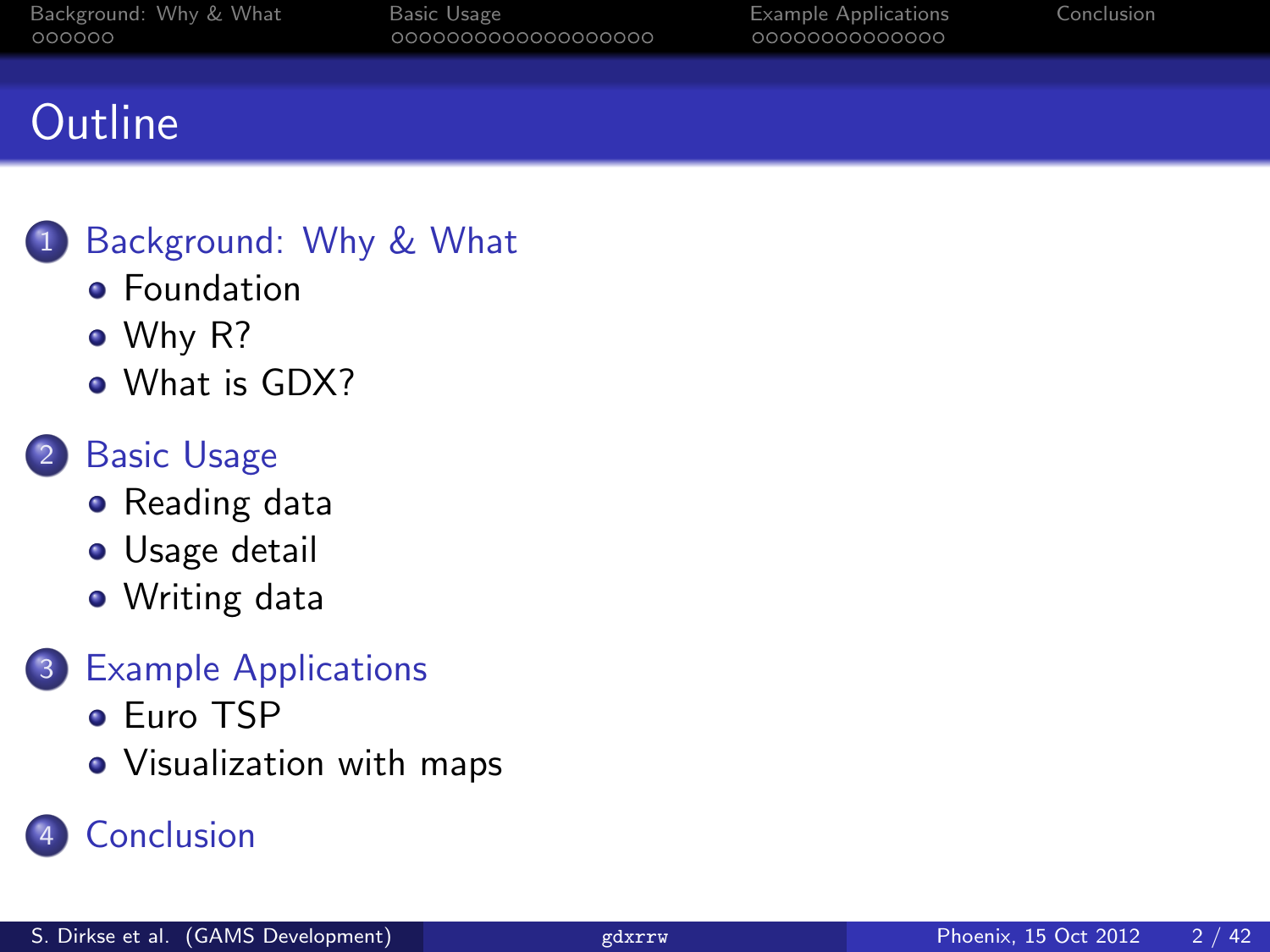<span id="page-2-0"></span>

[Foundation](#page-2-0)

# GAMS Philosophy 101

- Layered architecture with separation of
	- Model and data
	- Model and user interface
- Open architecture and interfaces to other systems
	- GDX (Gams Data eXchange) data hugely important
	- GDX tools (from GAMS and 3rd parties)
	- GDX API to exchange data with other apps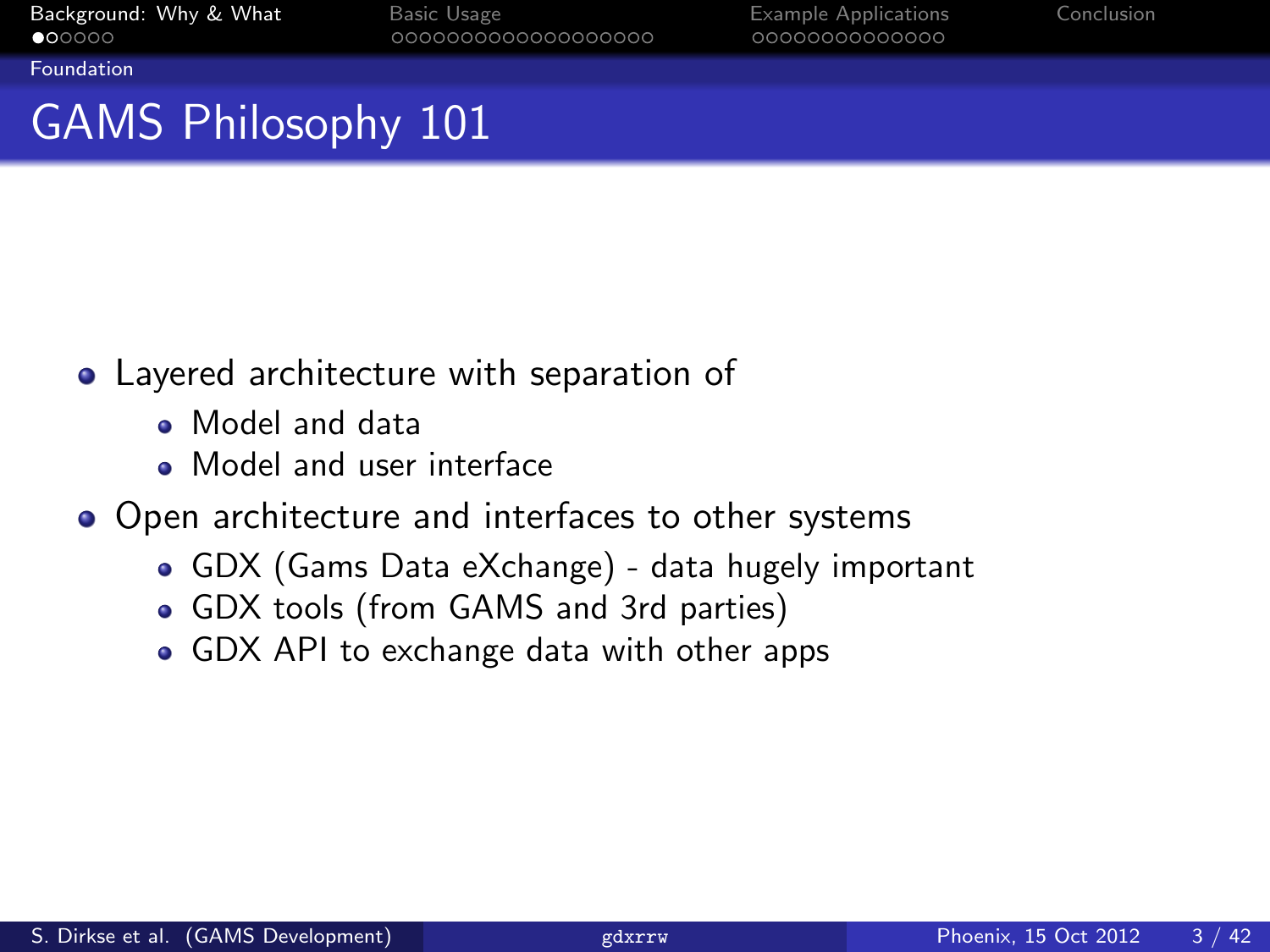<span id="page-3-0"></span>

[Foundation](#page-3-0)

# GDX Advantages

- Platform independent
- Fully precise data are stored in a binary format
- **•** Efficient: careful coding, sparsity, compression
- Supported by freely available utilities
- Standards-based: format is documented, tested, supported, and used in many applications
- Language independent: published interfaces for many languages, e.g.  $C/C++$ ,  $C#$ , Java, VB, Python, Delphi
- Validated data
	- No syntax errors in input
	- consistent: no duplicates, contradictions, etc.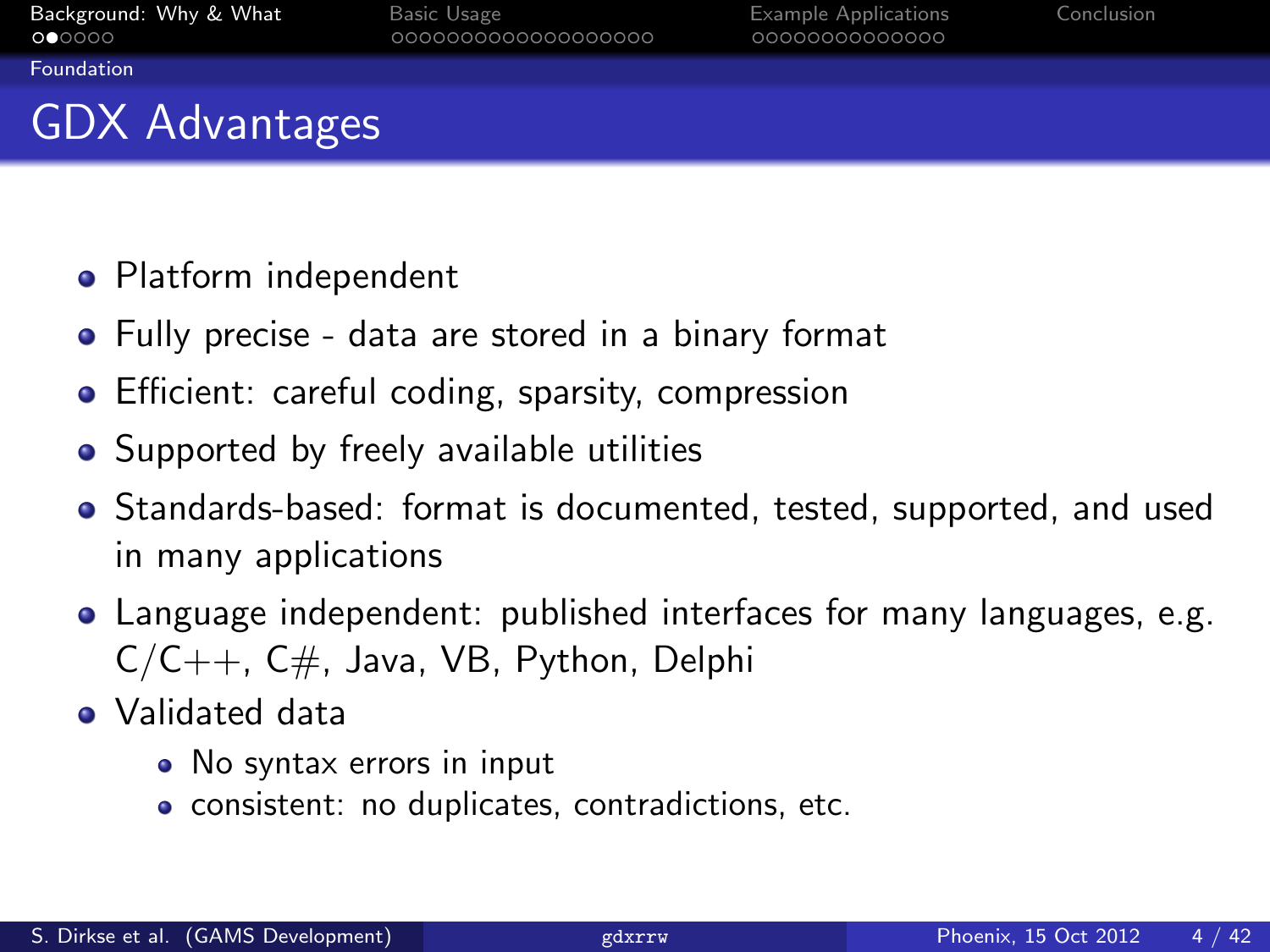<span id="page-4-0"></span>

[Why R?](#page-4-0)

## R Advantages

- R is a powerful, feature-packed software package
	- **•** Statistics
	- Data analysis, manipulation, and visualization
	- Programming prototyping and development
	- Application-specific packages: thousands available
		- More statistics
		- Finance
		- Computational biology / bioinformatics (Bioconductor)
- R is free and easy to install, update, and augment
- R is fun to use: TMTOWTDI
	- There's more than one way to do it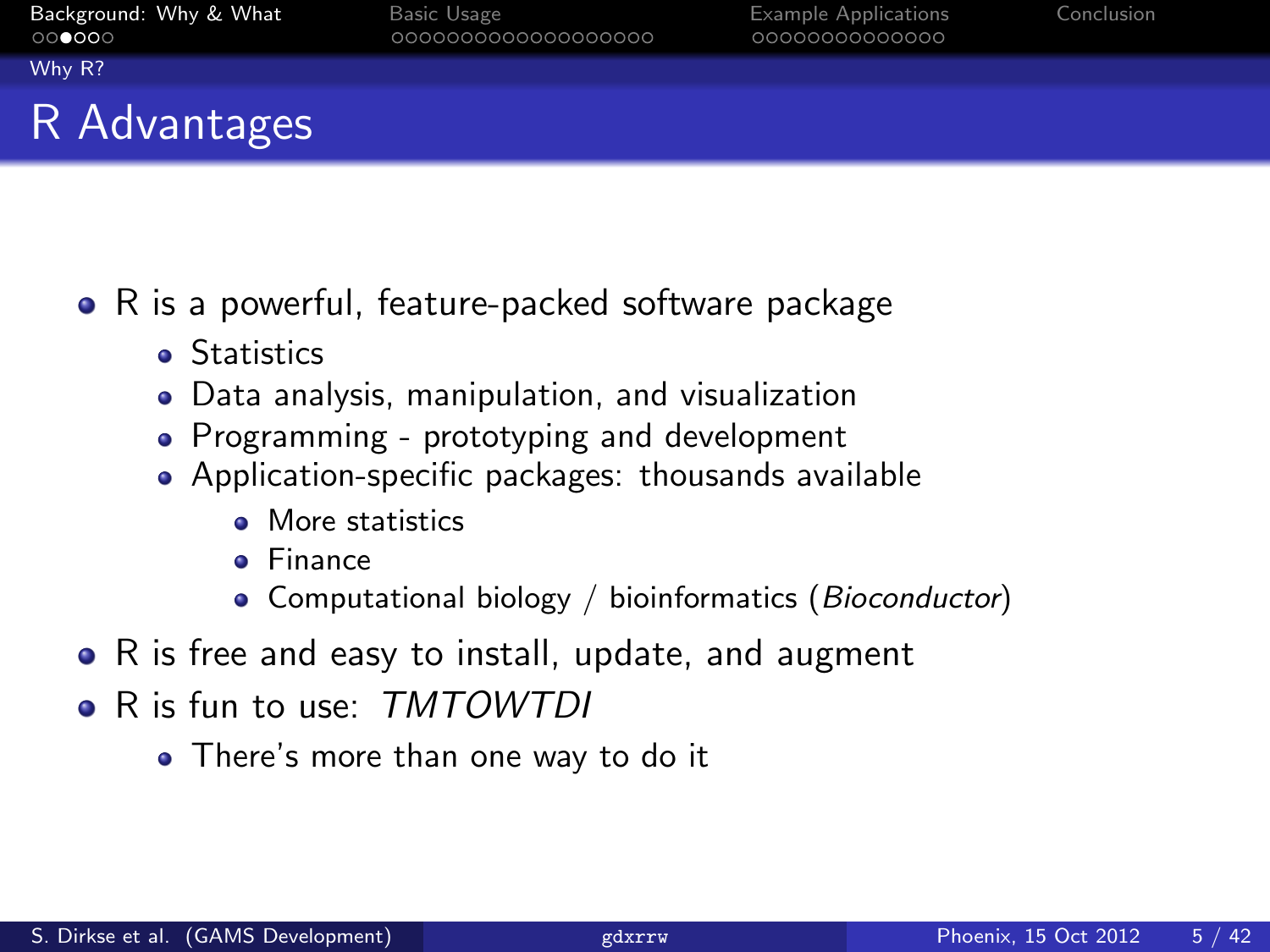<span id="page-5-0"></span>

[Why R?](#page-5-0)

# Software Use in Data Analysis Competitions



- Software used in data analysis competitions in 2011
- Source: <http://r4stats.com/articles/popularity>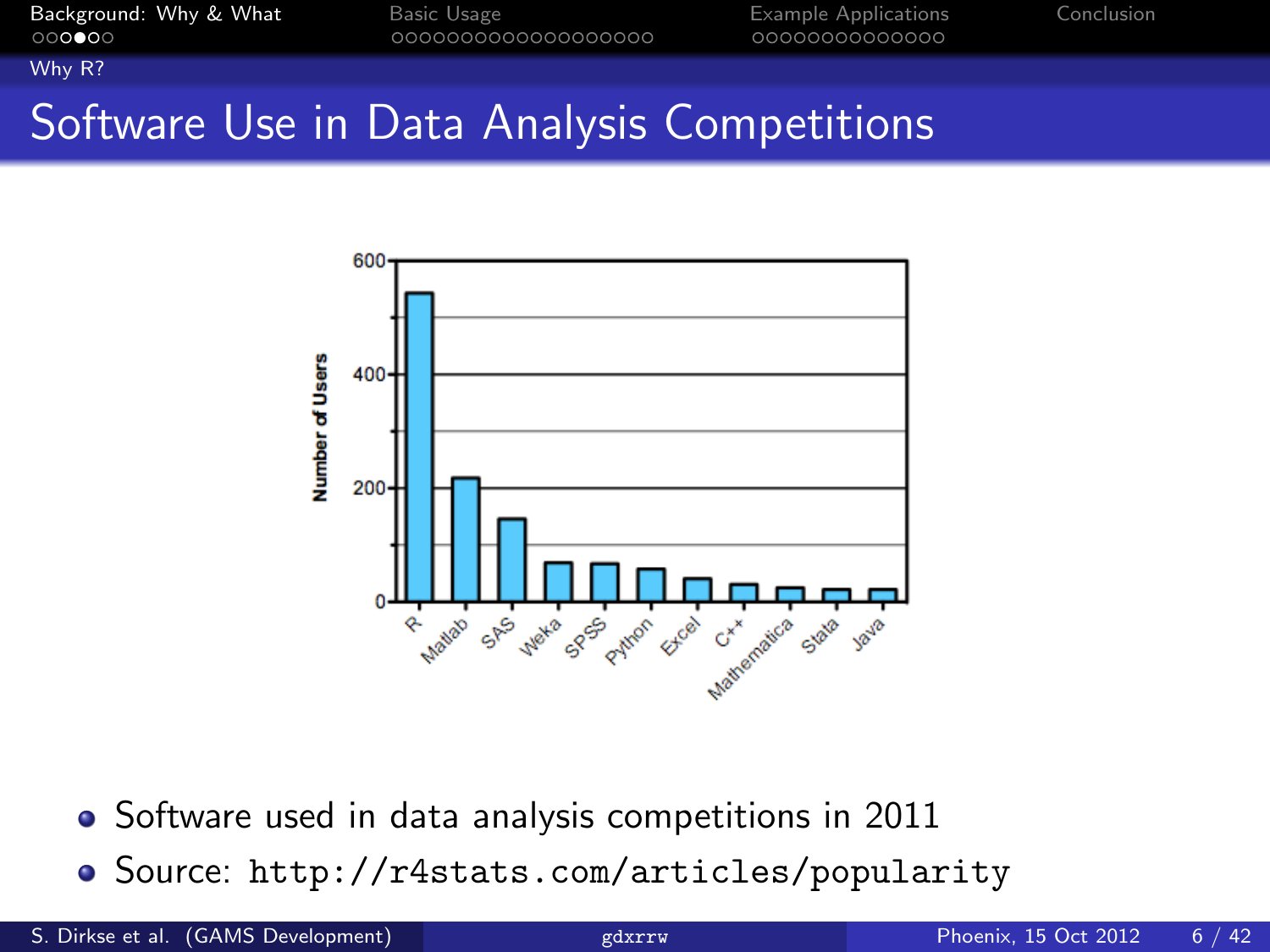<span id="page-6-0"></span>

#### [Why R?](#page-6-0) Language Use Survey

| What programming languages you used for data mining / data analysis<br>in the past 12 months? [570 voters] |       |  |  |
|------------------------------------------------------------------------------------------------------------|-------|--|--|
| R (257)                                                                                                    | 45%   |  |  |
| SQL (184)                                                                                                  | 32%   |  |  |
| <b>Python (140)</b>                                                                                        | 25%   |  |  |
| Java (139)                                                                                                 | 24%   |  |  |
| SAS (121)                                                                                                  | 21%   |  |  |
| MATLAB (83)                                                                                                | 15%   |  |  |
| $C/C++$ (73)                                                                                               | 13%   |  |  |
| Unix shell/awk/gawk/sed (59)                                                                               | 10%   |  |  |
| Perl (45)                                                                                                  | 7.9%  |  |  |
| Hadoop/Pig/Hive (35)                                                                                       | 6.1%  |  |  |
| Lisp $(4)$                                                                                                 | 10.7% |  |  |
| Other (70)                                                                                                 | 12.0% |  |  |
| None (7)                                                                                                   | 11.2% |  |  |

- **•** Language use survey
- Source: <http://r4stats.com/articles/popularity>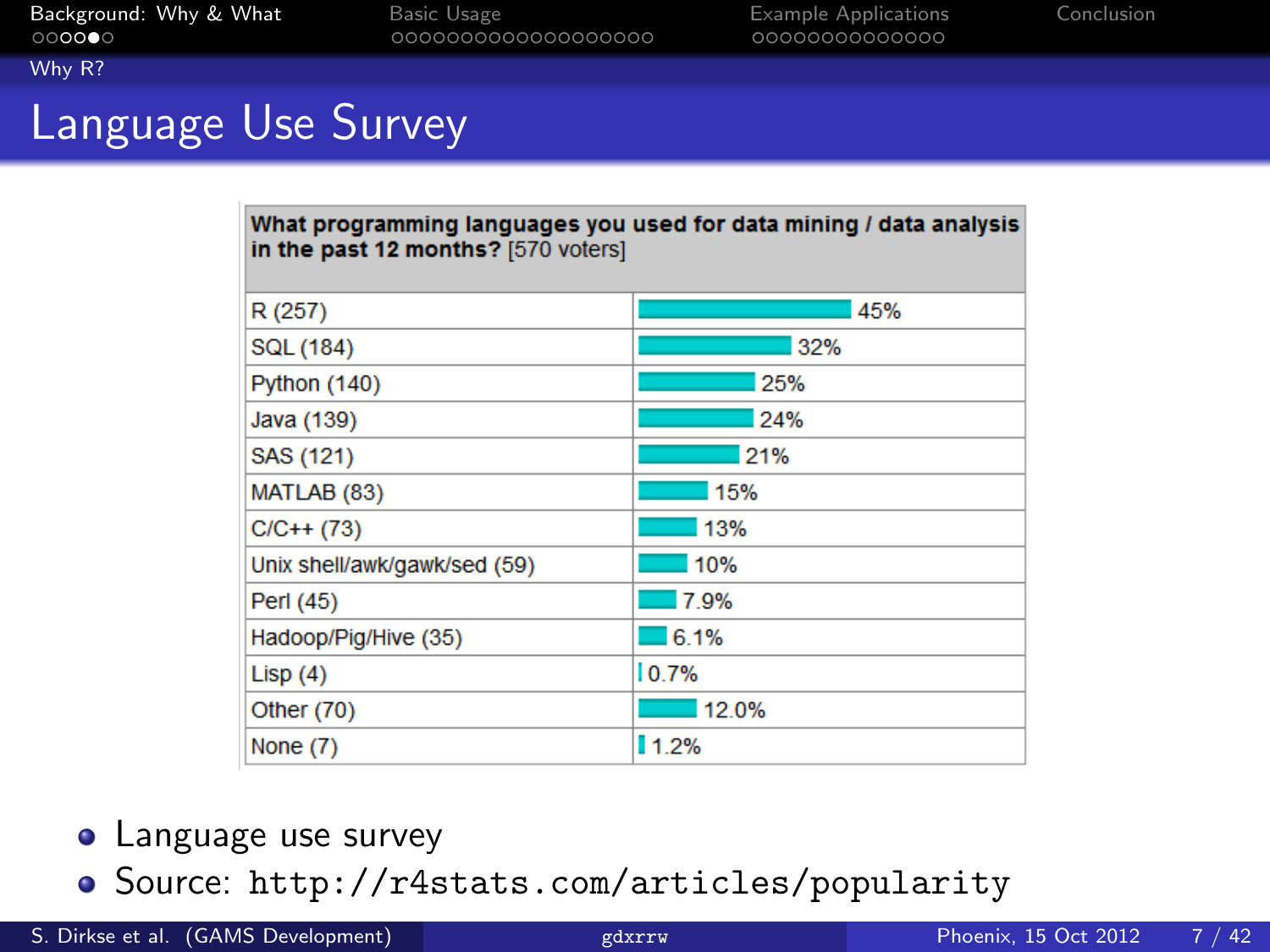0000000000000

<span id="page-7-0"></span>

[What is GDX?](#page-7-0)

# The GAMS Data Format

- GAMS & GDX use a relational data model
	- Parameters and sets are indexed by *labels*, not integers
	- The union of labels used forms an ordered universe
- Data is stored in *sparse form*
- Set data a collection of labels is a set
	- One-dimensional sets make the foundation
	- N-dimensional tuples build (sub)sets from this
- Parameter data numeric
	- Behave like N-dim sets, but with values
- Special values INF, eps, NA (missing)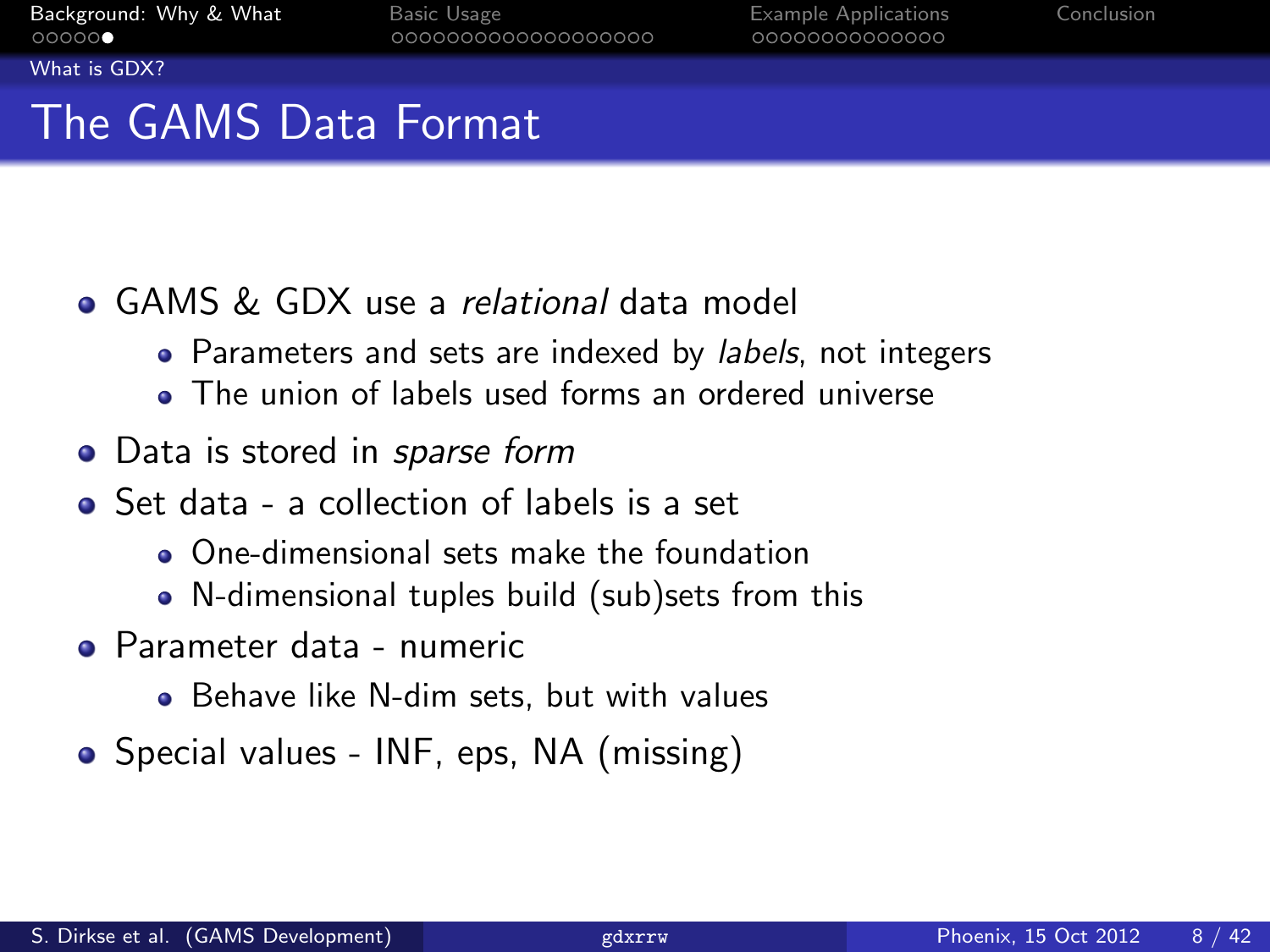<span id="page-8-0"></span>

[Reading data](#page-8-0)

# rgdx Introduction

- Reads one symbol per call
- **•** rgdx argument list controls what is read and how
- Both sparse and full forms allowed for data output
- Many other options exist for handling special cases
	- user-defined UEL filters: limit and/or reorder the data
	- compression: removes zero rows and columns in the data
	- Options for handling GAMS special values like EPS
- **•** rgdx.set, rgdx.param are convenience wrappers
	- Output is a data frame with domain sets as factors
	- Sparse format: one row per nonzero
	- Implemented in R source, they call rgdx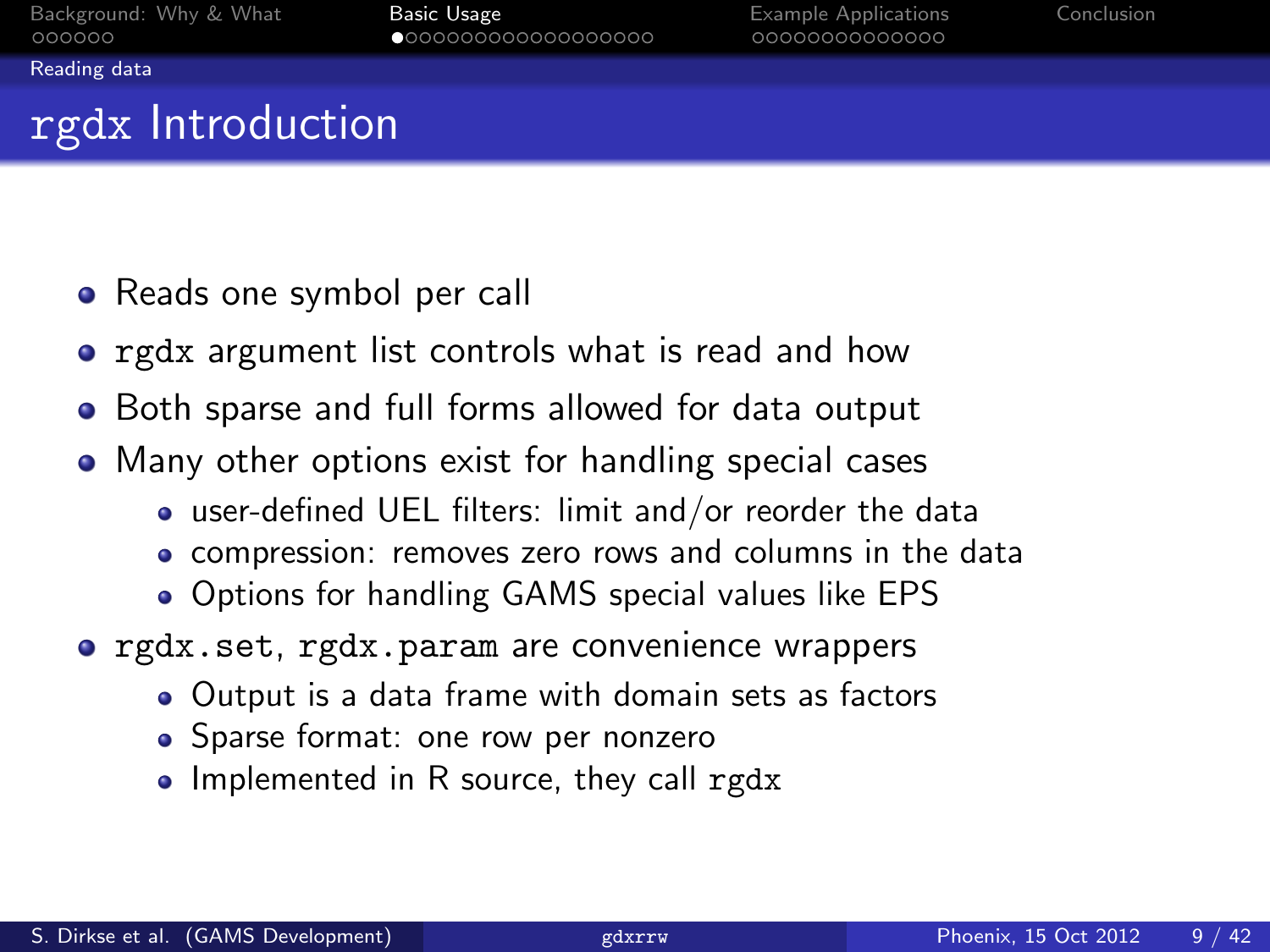<span id="page-9-0"></span>

[Usage detail](#page-9-0)

## Generating a GDX file

```
Sets
         i canning plants ' / seattle , san—diego , monterey / '<br>'markets '         / new—vork . chicago . topeka . ph
                         / new-york, chicago, topeka, phoenix /
  ii(i) ′active plants' / seattle , san-diego /
  \overrightarrow{ii}\overrightarrow{ij} 'active markets' / new-york, chicago , topeka /
  ij(i,j) 'open routes' ;
ii (i \cdot i) = \text{ves}:
Parameters
  a(i) ' capacity of plant i in cases' /
    seattle 350
    san-diego 600
    monterey 400
  /
  b(i) 'demand at market i in cases' /
    new-vork 325
    chicago 300
    topeka 275
    phoenix 375
  / ;
Table d(i,j) 'distance in 1K miles'<br>new-vork chicago topeka
            new-york chicago topeka phoenix<br>2.404 1.733 1.455 1.112
seattle 2.404 1.733 1.455 1.112
san-diego 2.429 1.729 1.274 0.298
monterey 2.570 1.856 1.435 0.594 :
Scalar f 'freight: \sqrt[6]{\case/1K} miles' /90/;
execute_unload 'trans':
```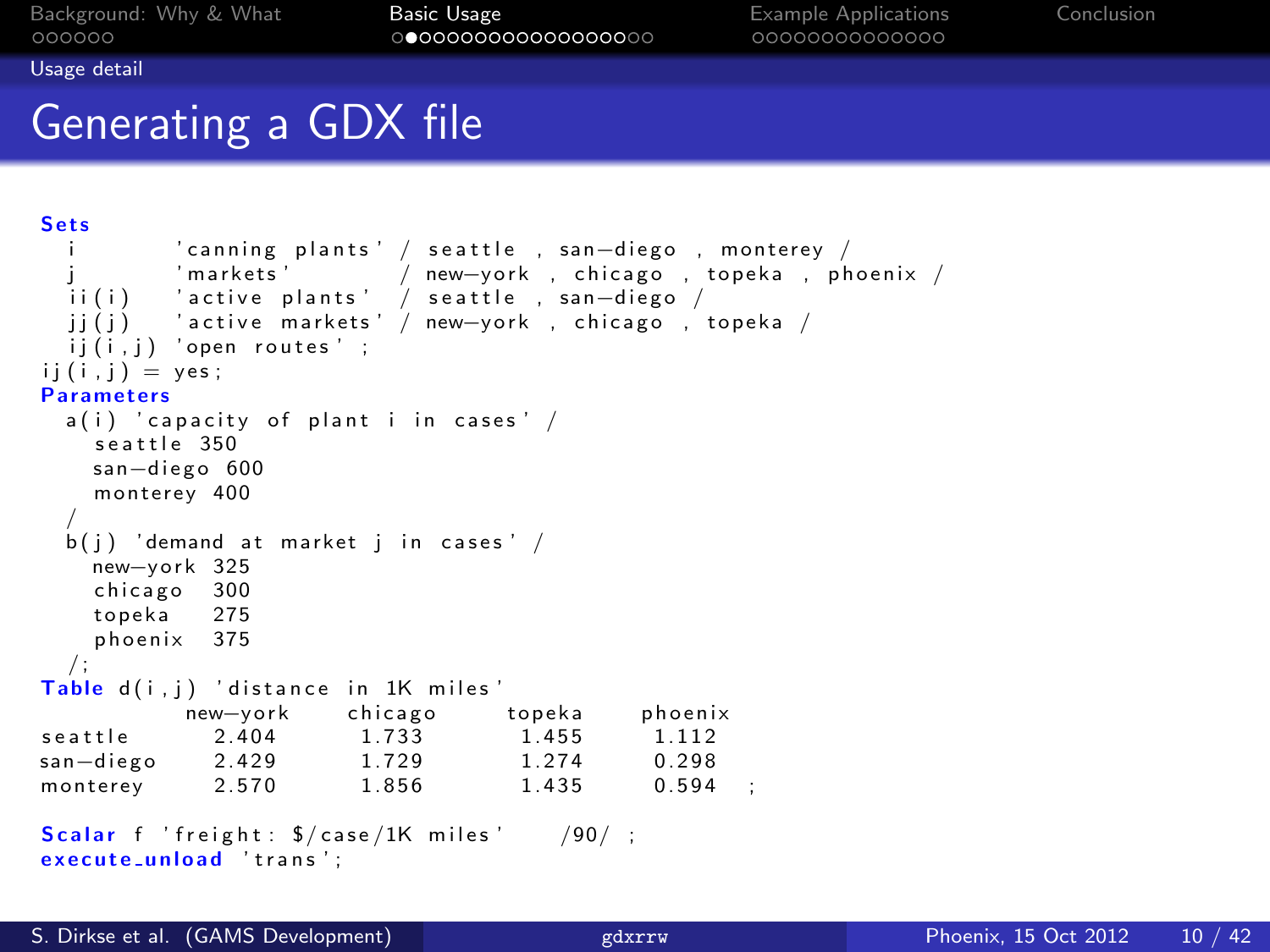<span id="page-10-0"></span>

[Usage detail](#page-10-0)

## Loading the package

```
library(gdxrrw)
igdx()
## The GDX library has been loaded
## GDX library load path: /gams_64/phoenix
rgdx("?")
## R-file source info: Id: gdxrrw.c 35863 2012-10-18 17:54:51Z sdirkse
(fdf <- rgdx.scalar("trans", "f"))
## [1] 90
## attr(,"symName")
## [1] "f"
```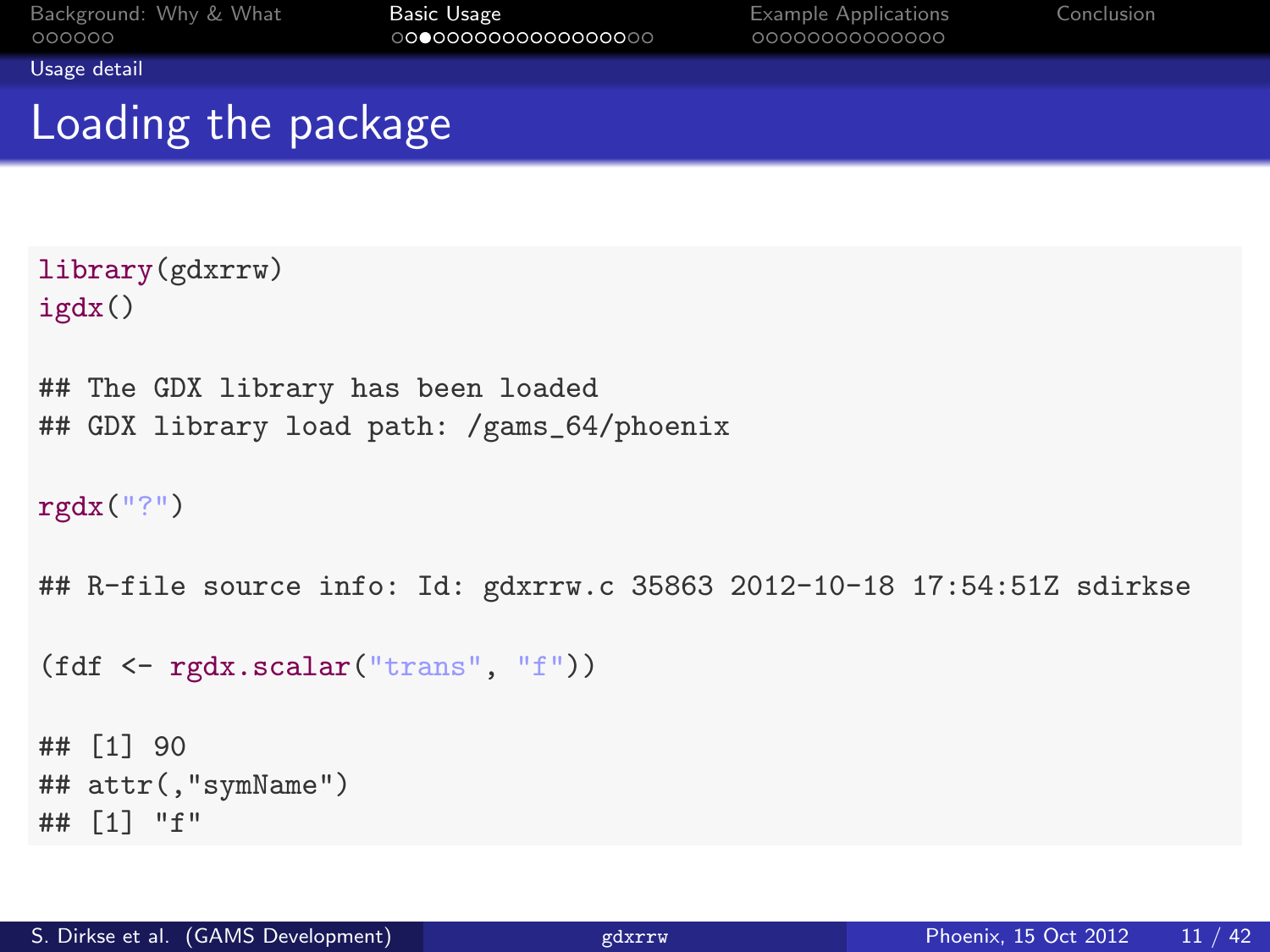<span id="page-11-0"></span>

[Usage detail](#page-11-0)

## gdxInfo: reading meta-data

```
info \leq gdxInfo("trans", dump = F, returnDF = T)
info[c("sets", "parameters")]
## $sets
## name index dim card text doms
## 1 i 1 1 3 canning plants 0
## 2 j 2 1 4 markets 0
## 3 ii 3 1 2 active plants 1
# # 4 j j 4 1 3 active markets 2 # 5 j 5 2 12 open routes 1, 2
## 5 ij 5 2 12 open routes 1, 2
##
## $parameters
## name index dim card text doms
## 1 a 6 1 3 capacity of plant i in cases 1
## 2 b 7 1 4 demand at market j in cases 2
                          distance in 1K miles 1, 2
## 4 f 9 0 1 freight: $/case/1K miles
```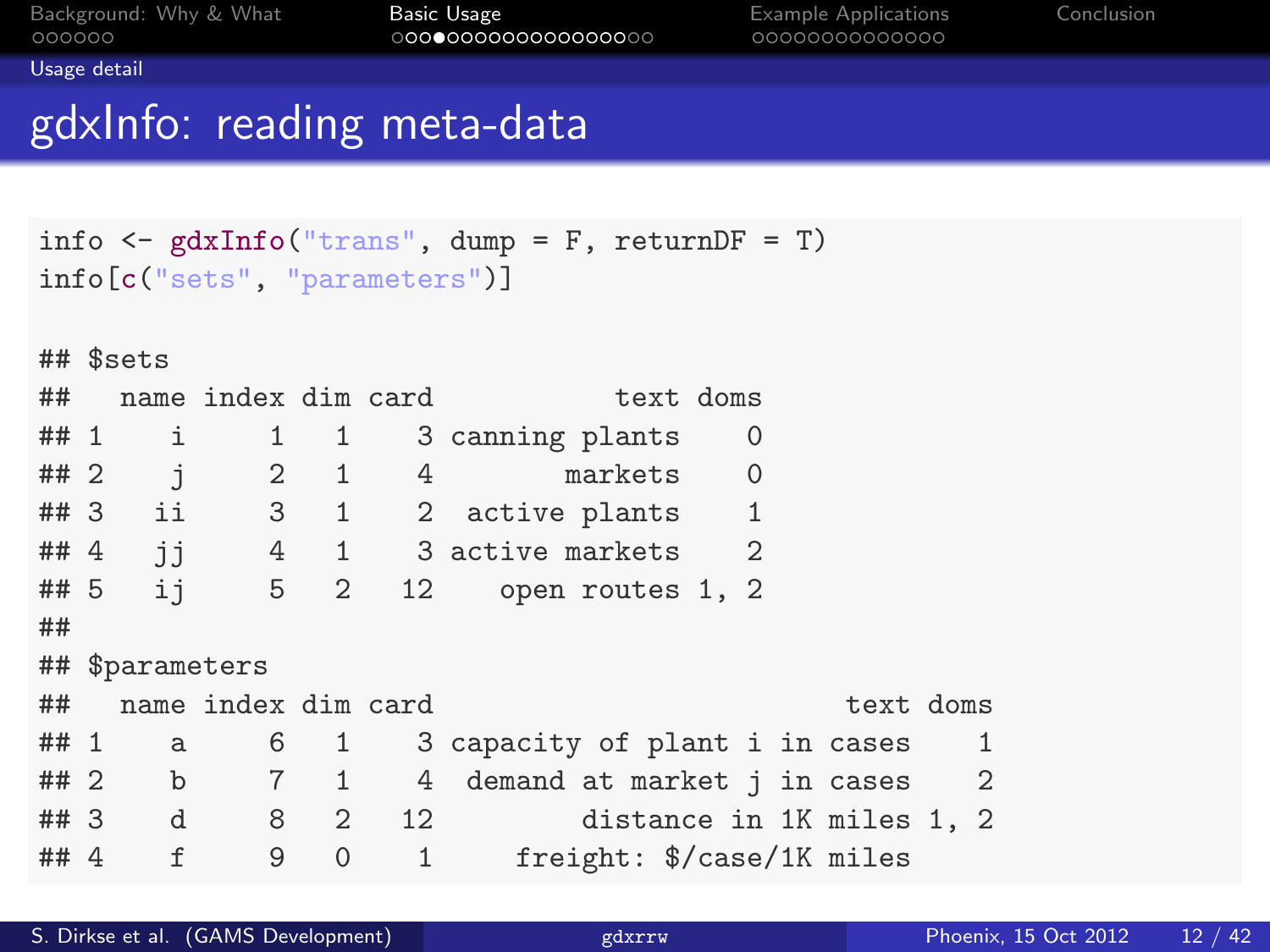<span id="page-12-0"></span>

[Usage detail](#page-12-0)

#### rgdx.set: reading sets as dataframes

```
(idf \leftarrow rgdx.set('trans', 'i'))\pm\texttt{\#} i
## 1 seattle
## 2 san-diego
## 3 monterey
str(idf) ; idf$i
## 'data.frame': 3 obs. of 1 variable:
## $ i: Factor w/ 7 levels "seattle","san-diego",..: 1 2 3
\# - attr(*, "symName") = chr "i"\# + attr(*, "domains")= chr "*"
## [1] seattle san-diego monterey
## Levels: seattle san-diego monterey new-york chicago topeka phoenix
```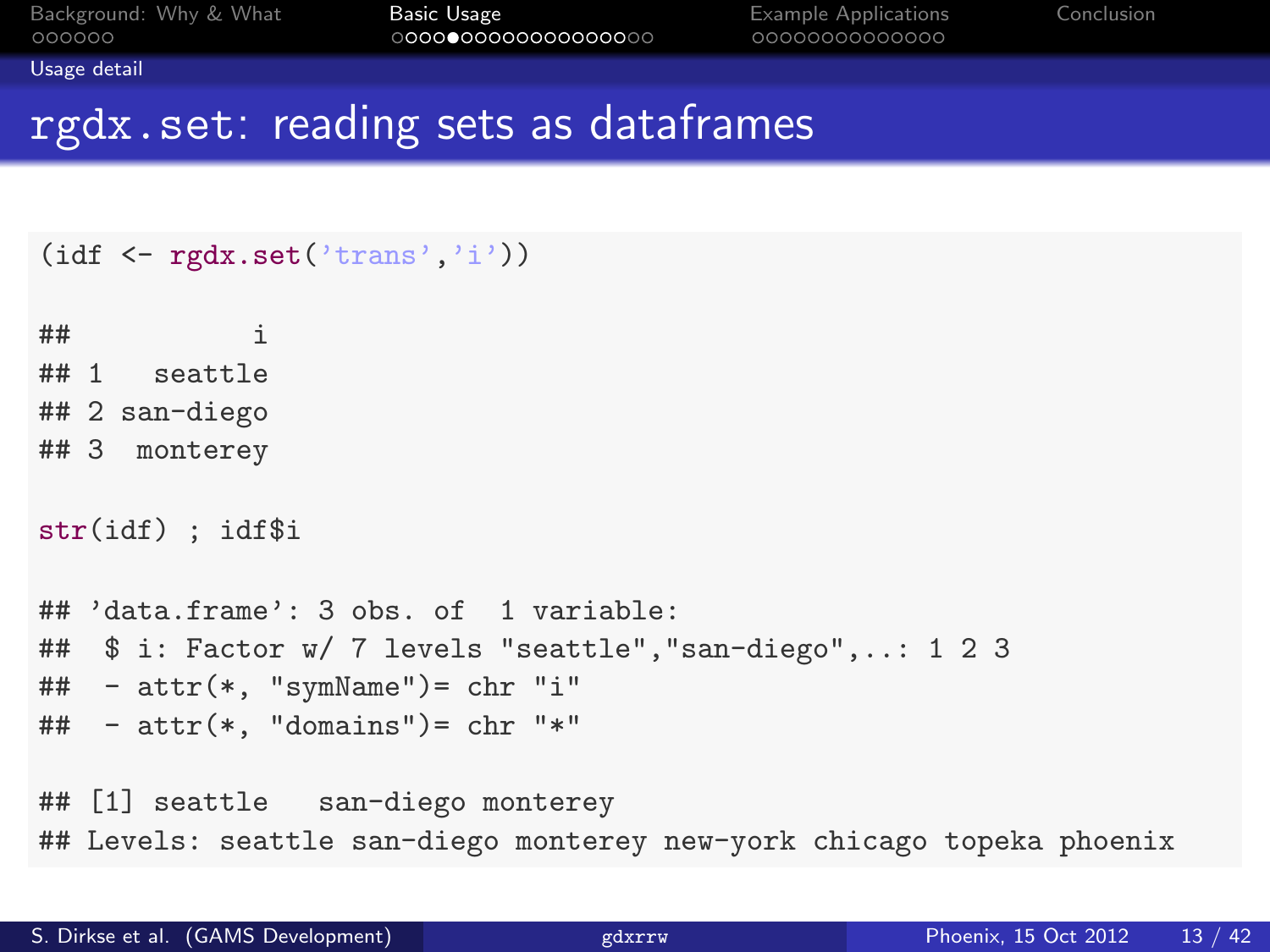<span id="page-13-0"></span>

[Usage detail](#page-13-0)

### rgdx.set: reading subsets as dataframes

```
(iidf \leftarrow rgdx.set('trans','ii'))
\# \# \qquad \qquad \qquad \qquad \qquad \qquad \qquad \qquad \qquad \qquad \qquad \qquad \qquad \qquad \qquad \qquad \qquad \qquad \qquad \qquad \qquad \qquad \qquad \qquad \qquad \qquad \qquad \qquad \qquad \qquad \qquad \qquad \qquad \qquad \qquad ## 1 seattle
## 2 san-diego
str(iidf) ; iidf$i
## 'data.frame': 2 obs. of 1 variable:
## $ i: Factor w/ 3 levels "seattle","san-diego",..: 1 2
## - attr(*, "symName")= chr "ii"
\# - attr(*, "domains")= chr "i"
## [1] seattle san-diego
## Levels: seattle san-diego monterey
```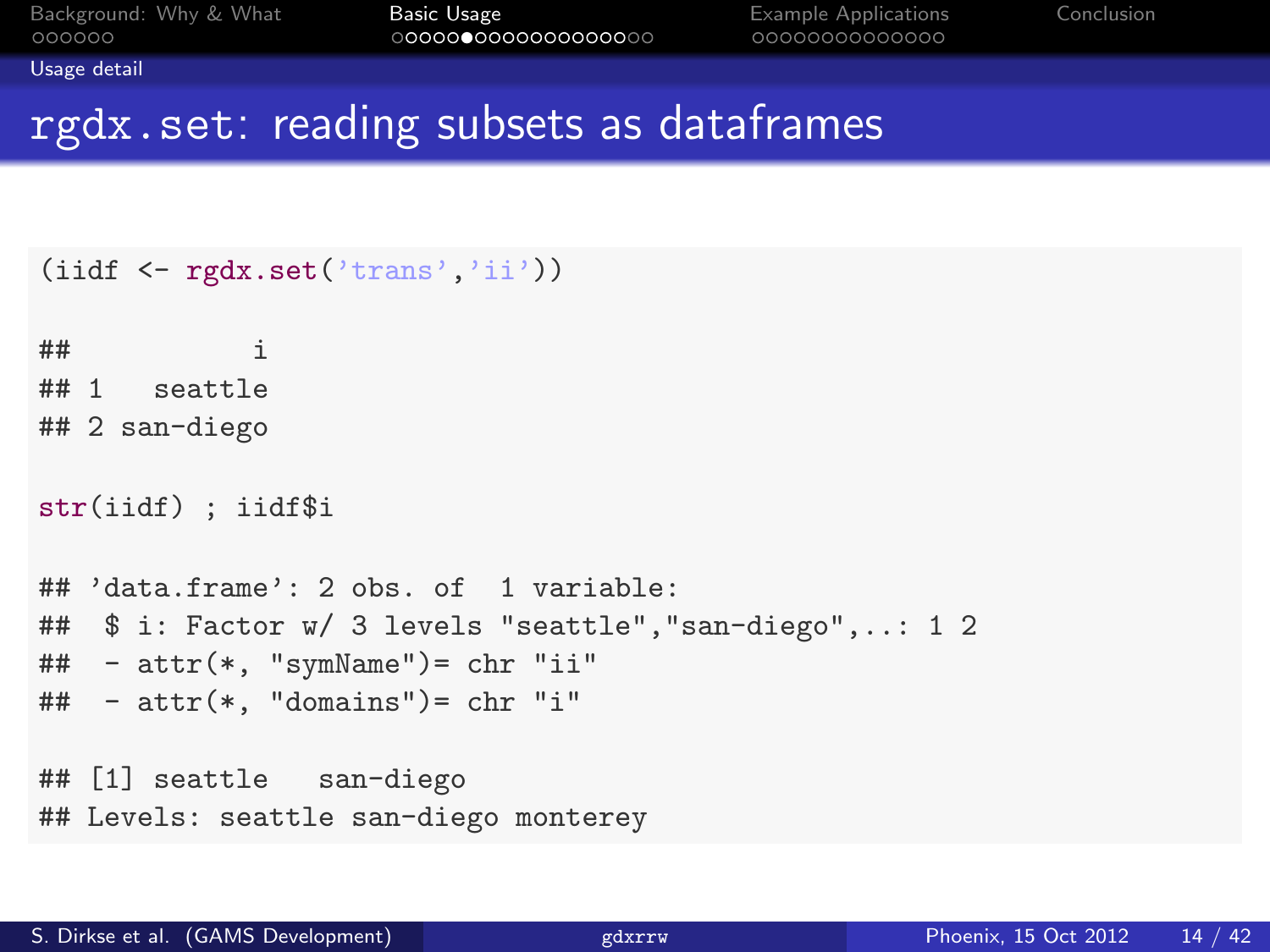<span id="page-14-0"></span>

[Usage detail](#page-14-0)

## rgdx: reading sets as lists

```
jlst \leftarrow rgdx("trans", list(name = "j"))
str(jlst)
## List of 7
## $ name : chr "j"
## $ type : chr "set"
## $ dim : int 1
## $ val : num [1:4, 1] 4 5 6 7
## $ form : chr "sparse"
## $ uels :List of 1
## ..$ : chr [1:7] "seattle" "san-diego" "monterey" "new-york" ...
## $ domains: chr "*"
```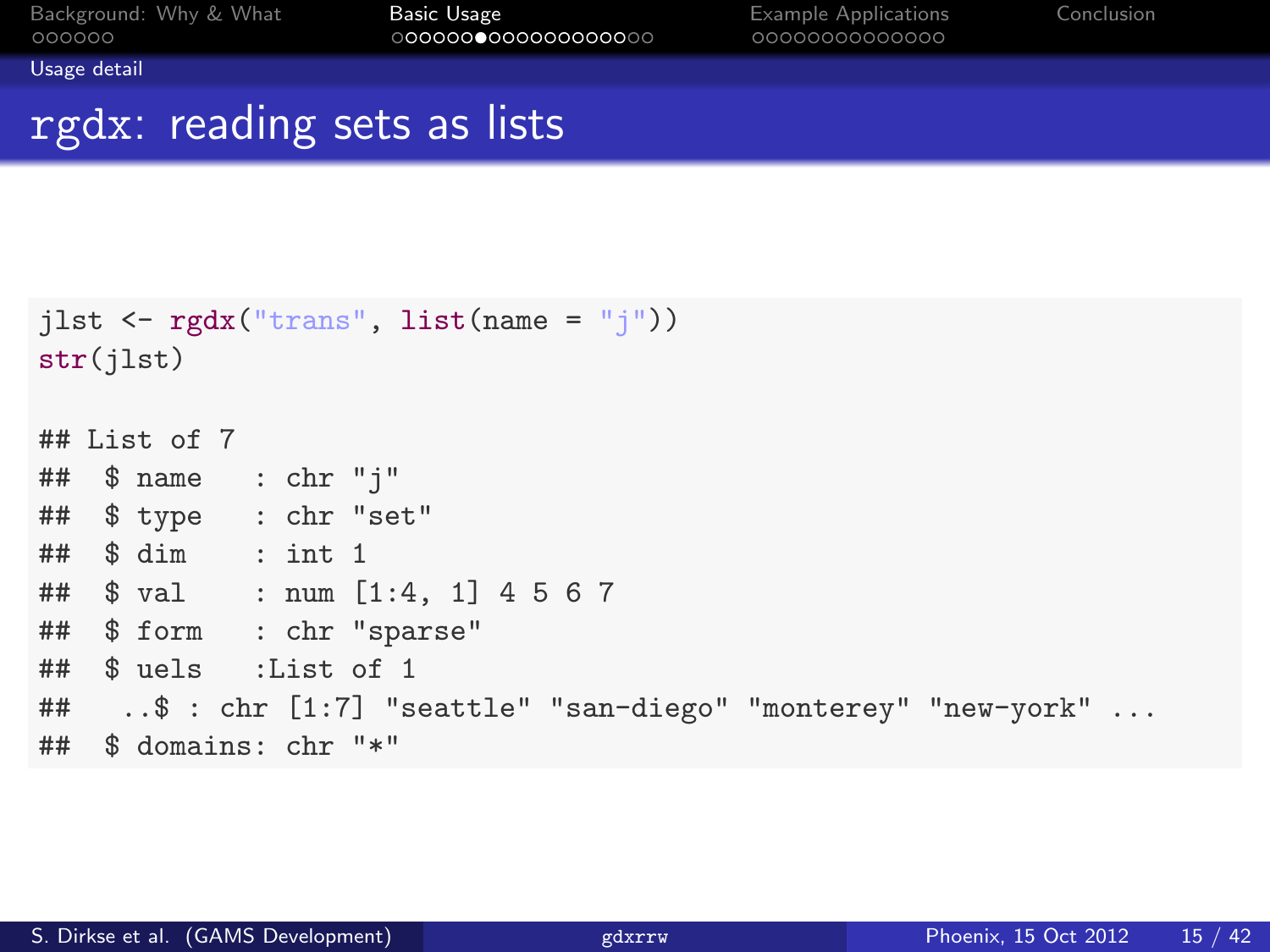<span id="page-15-0"></span>

[Usage detail](#page-15-0)

## rgdx: reading sets as lists

|    |                          |                  | jlst[c("val", "uels")] |  |                                                                       |  |
|----|--------------------------|------------------|------------------------|--|-----------------------------------------------------------------------|--|
|    | $##$ $val$<br>$##$ [, 1] |                  |                        |  |                                                                       |  |
|    | ## $[1, 1]$ 4            |                  |                        |  |                                                                       |  |
|    |                          | ## [2, ] 5       |                        |  |                                                                       |  |
|    |                          | ## $[3, 3]$ 6    |                        |  |                                                                       |  |
|    |                          | ## $[4,] 7$      |                        |  |                                                                       |  |
| ## |                          |                  |                        |  |                                                                       |  |
|    | ## \$uels                |                  |                        |  |                                                                       |  |
|    |                          | ## $$uels[[1]]$  |                        |  |                                                                       |  |
|    |                          |                  |                        |  | ## [1] "seattle" "san-diego" "monterey" "new-york" "chicago" "topeka" |  |
|    |                          | ## [7] "phoenix" |                        |  |                                                                       |  |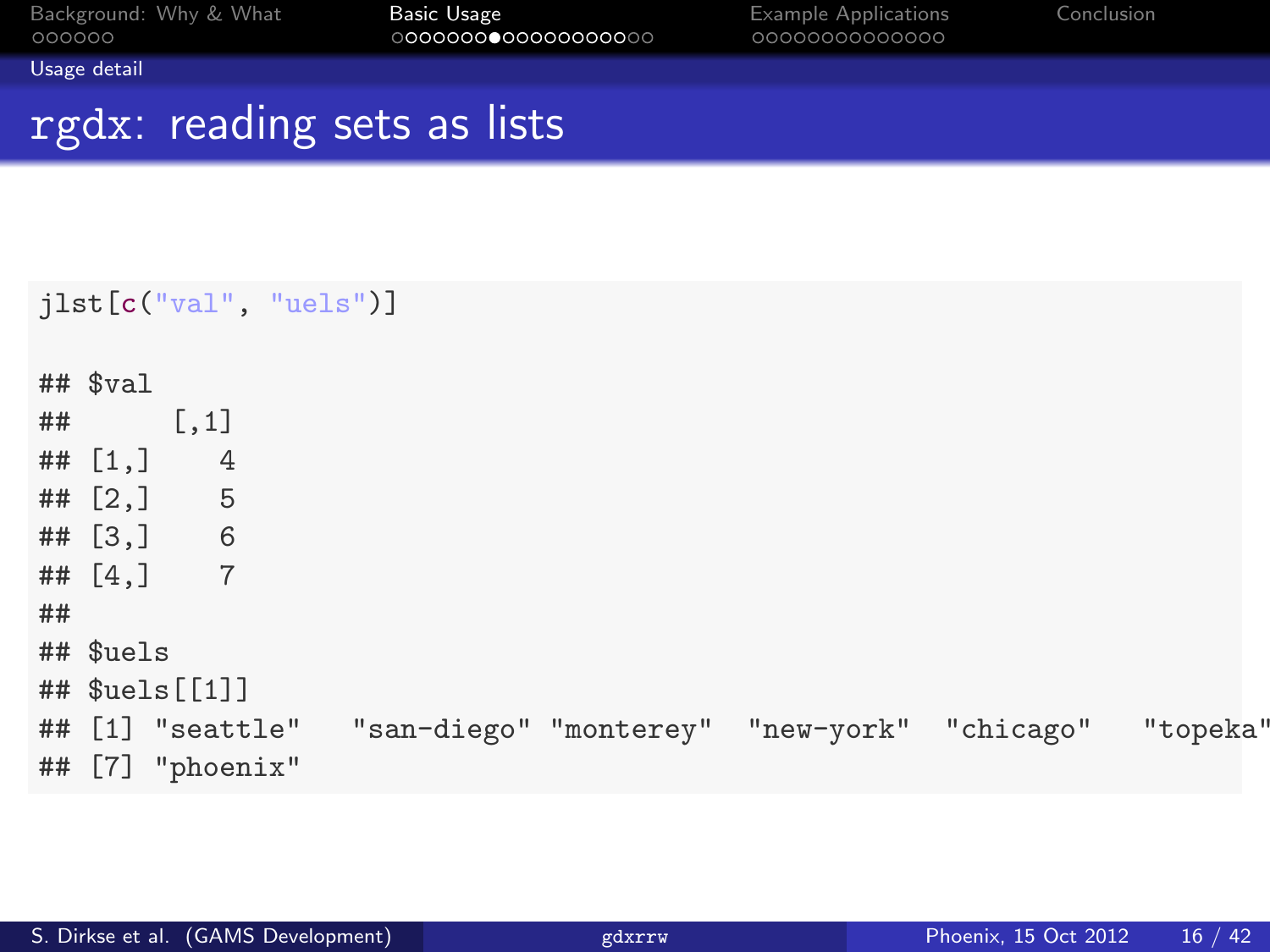<span id="page-16-0"></span>

[Usage detail](#page-16-0)

## rgdx: reading subsets as lists

```
jjlst \leftarrow rgdx("trans", list(name = "jj"))
jjlst[c("val", "uels", "domains")]
## $val
## [,1]
## [1,] 1
## [2,] 2
## [3,] 3
##
## $uels
## $uels[[1]]
## [1] "new-york" "chicago" "topeka" "phoenix"
##
##
## $domains
## [1] "j"
```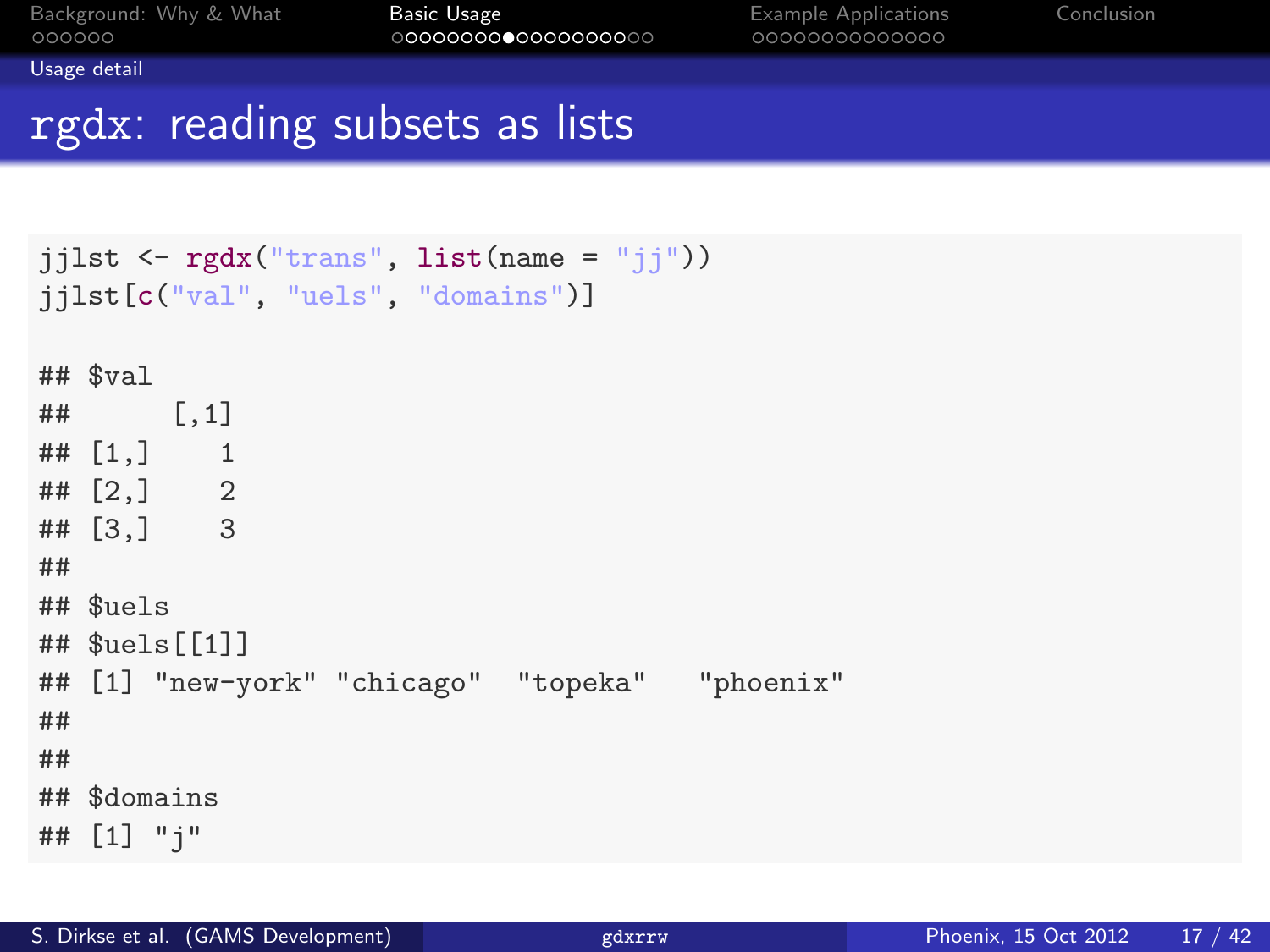<span id="page-17-0"></span>

[Usage detail](#page-17-0)

## rgdx.set: sparse form

```
(ijdf <- rgdx.set("trans", "ij"))
```

| ##   |    | i         | İ        |
|------|----|-----------|----------|
| ## 1 |    | seattle   | new-york |
| ## 2 |    | seattle   | chicago  |
| ##   | -3 | seattle   | topeka   |
| ##   | -4 | seattle   | phoenix  |
| ##   | -5 | san-diego | new-york |
| ##   | 6  | san-diego | chicago  |
| ##   | 7  | san-diego | topeka   |
| ##   | 8  | san-diego | phoenix  |
| ##   | 9  | monterey  | new-york |
| ##   | 10 | monterey  | chicago  |
| ##   | 11 | monterey  | topeka   |
| ##   | 12 | monterey  | phoenix  |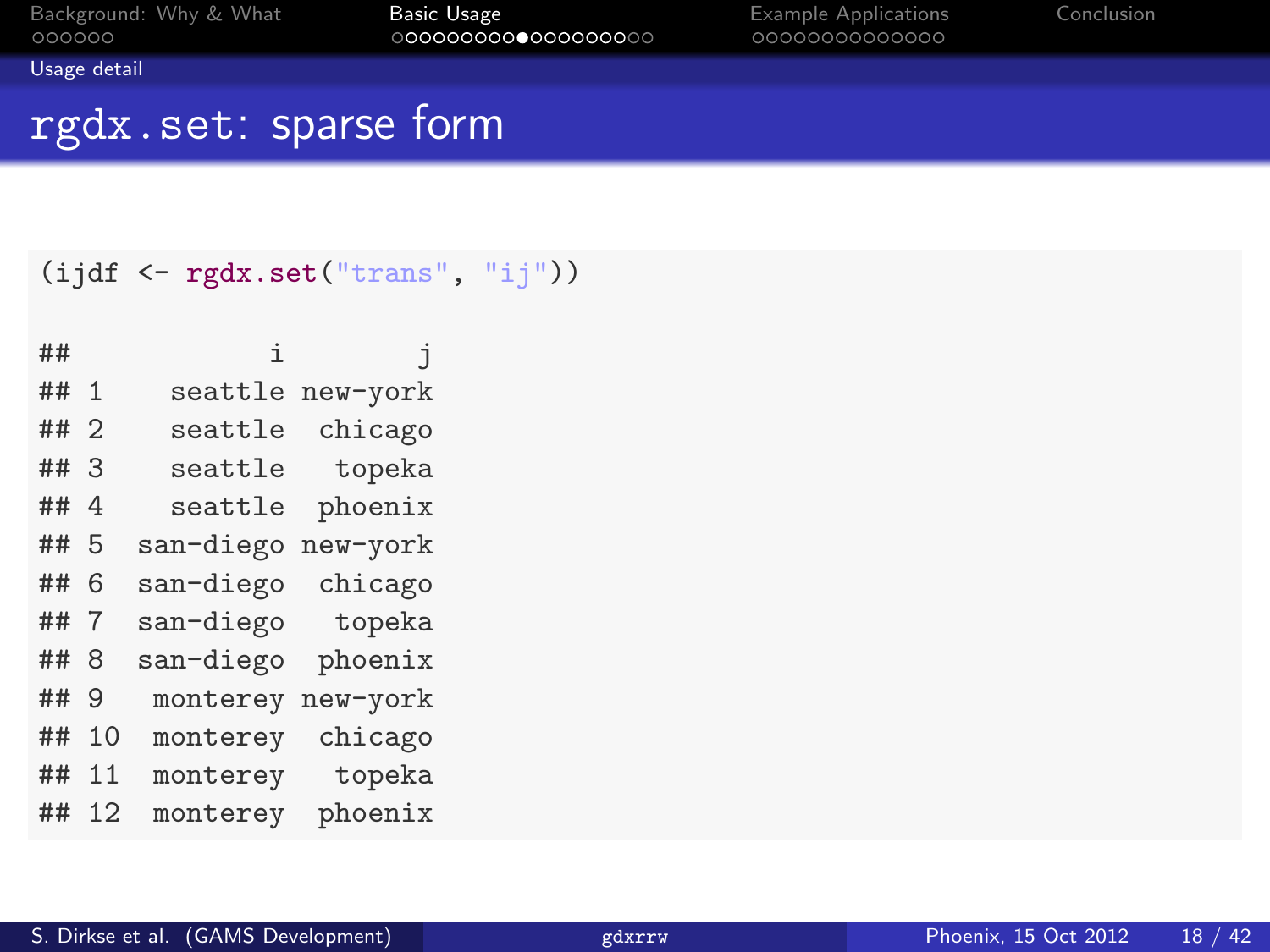<span id="page-18-0"></span>

[Usage detail](#page-18-0)

### rgdx.set: sparse form

```
str(iidf)## 'data.frame': 12 obs. of 2 variables:
## $ i: Factor w/ 3 levels "seattle", "san-diego", ..: 1 1 1 1 2 2 2 2 3 3 .
## $ j: Factor w/ 4 levels "new-york", "chicago",..: 1 2 3 4 1 2 3 4 1 2 ..
## - attr(*, "symName")= chr "ij"
\# - attr(*, "domains")= chr "i" "j"
ijdf$i
## [1] seattle seattle seattle seattle san-diego san-diego san-diego
## [8] san-diego monterey monterey monterey monterey
## Levels: seattle san-diego monterey
```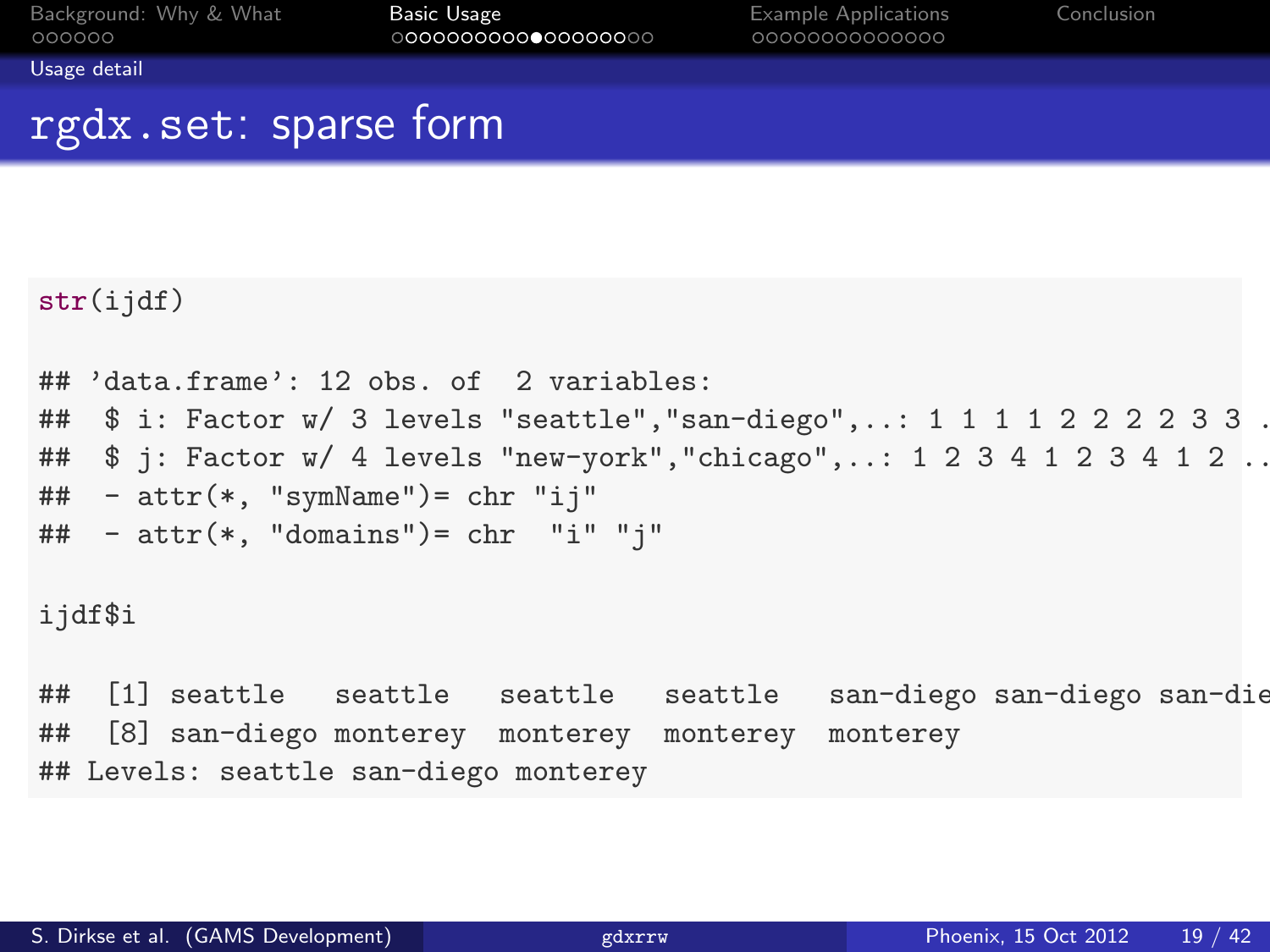| Background: Why & What<br>000000 | Basic Usage<br>0000000000000000000 | <b>Example Applications</b><br>0000000000000 | Conclusion |
|----------------------------------|------------------------------------|----------------------------------------------|------------|
| Usage detail                     |                                    |                                              |            |
| rgdx: full form                  |                                    |                                              |            |

```
ijlst \leftarrow rgdx("trans", list(name = "ij", form = "full"))
# str(ijlst)
ijlst$val
## new-york chicago topeka phoenix
## seattle 1 \t 1 \t 1 \t 1## san-diego 1 1 1 1
## monterey 1 1 1 1
```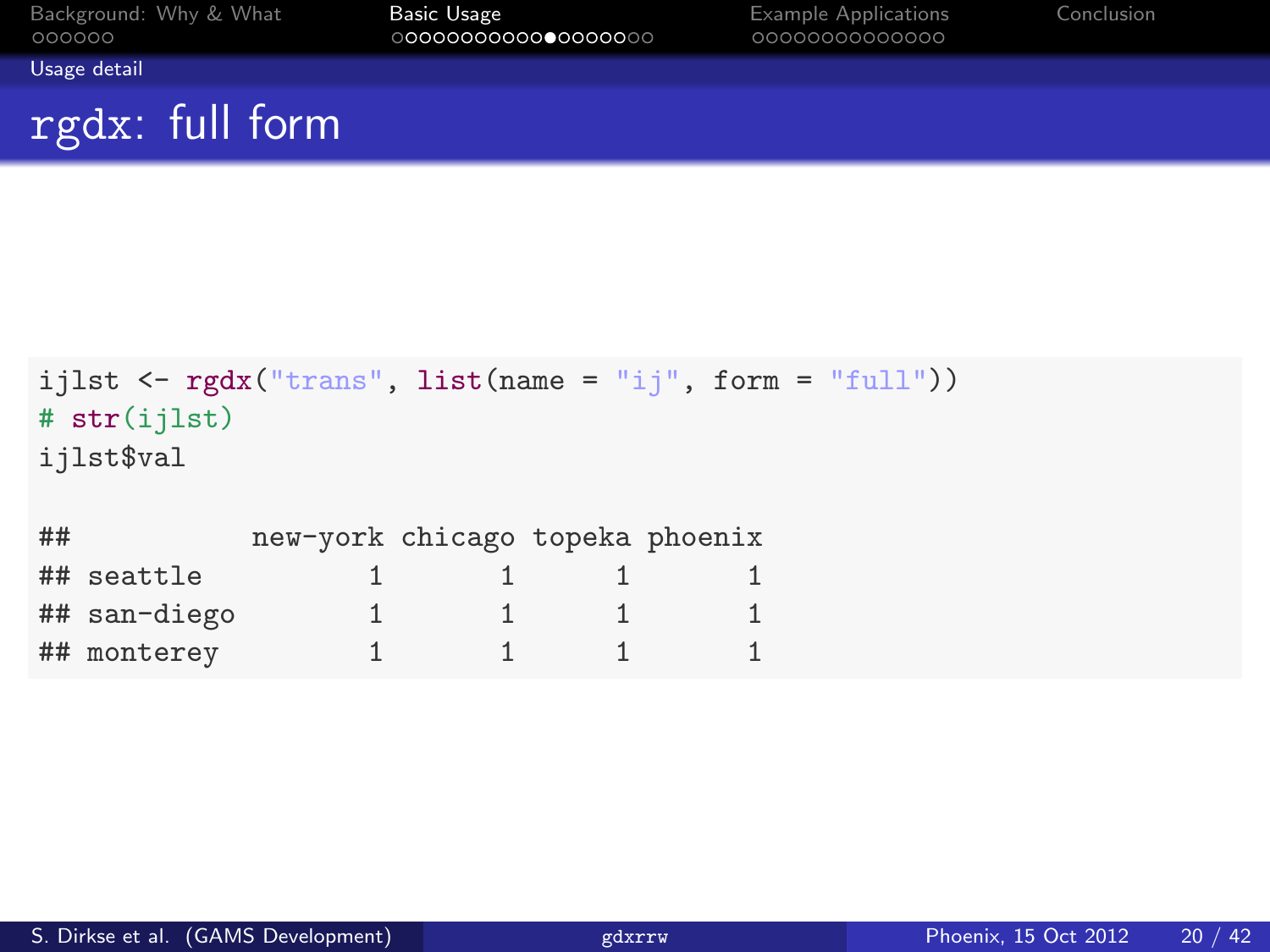<span id="page-20-0"></span>

[Usage detail](#page-20-0)

## rgdx.param: reading parameters as dataframes

```
(adf <- rgdx.param("trans", "a"))
## i value
## 1 seattle 350
## 2 san-diego 600
## 3 monterey 400
str(adf)
## 'data.frame': 3 obs. of 2 variables:
## $ i : Factor w/ 3 levels "seattle","san-diego",..: 1 2 3
## $ value: num 350 600 400
## - attr(*, "symName")= chr "a"
\# - attr(*. "domains")= chr "i"
```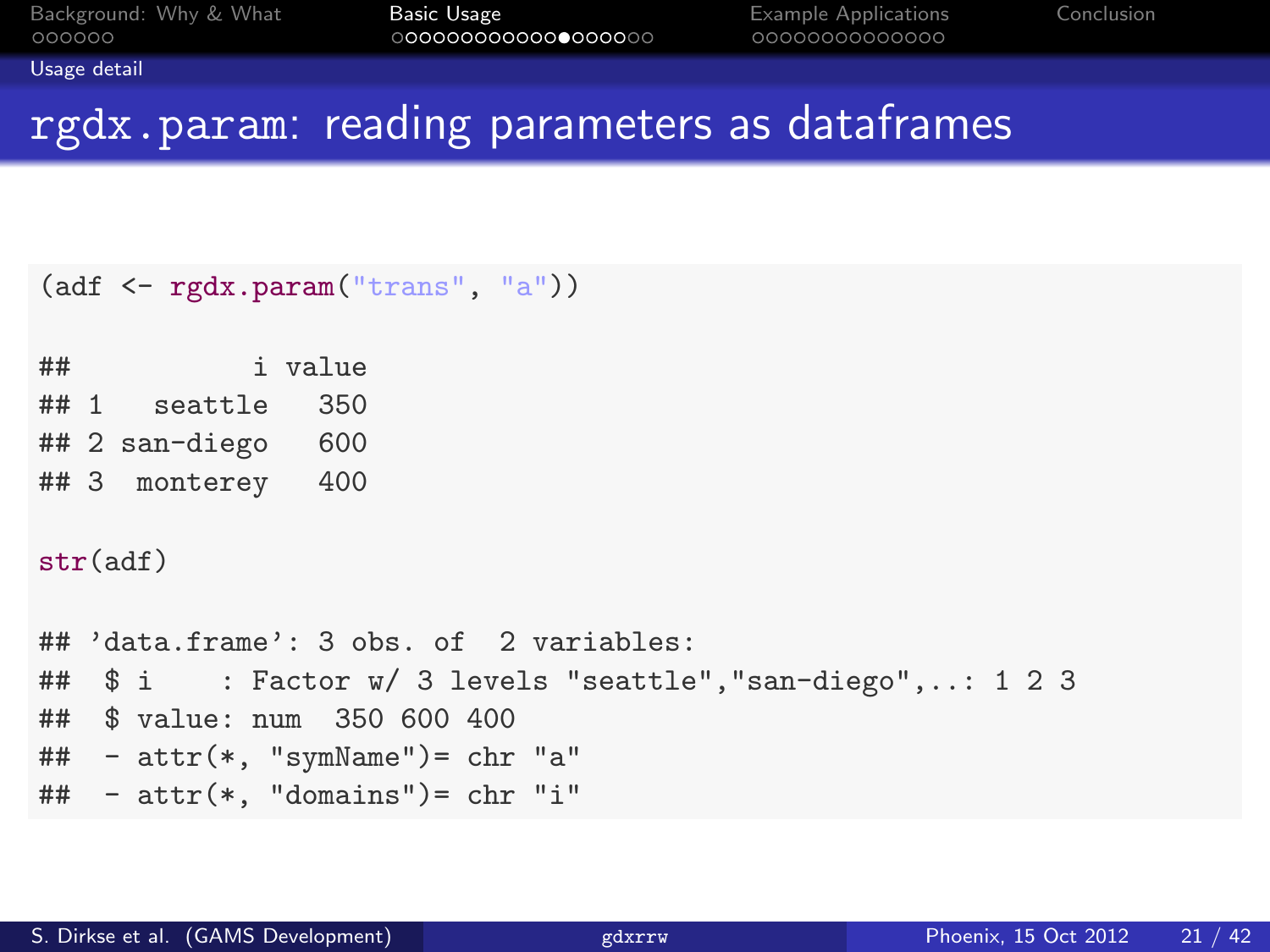<span id="page-21-0"></span>

[Usage detail](#page-21-0)

#### rgdx: reading parameters as lists

```
blst \leftarrow rgdx("trans", list(name = "b"))
str(blst)
## List of 7
## $ name : chr "b"
## $ type : chr "parameter"
## $ dim : int 1
## $ val : num [1:4, 1:2] 1 2 3 4 325 300 275 375
## $ form : chr "sparse"
## $ uels :List of 1
## ..$ : chr [1:4] "new-york" "chicago" "topeka" "phoenix"
## $ domains: chr "j"
```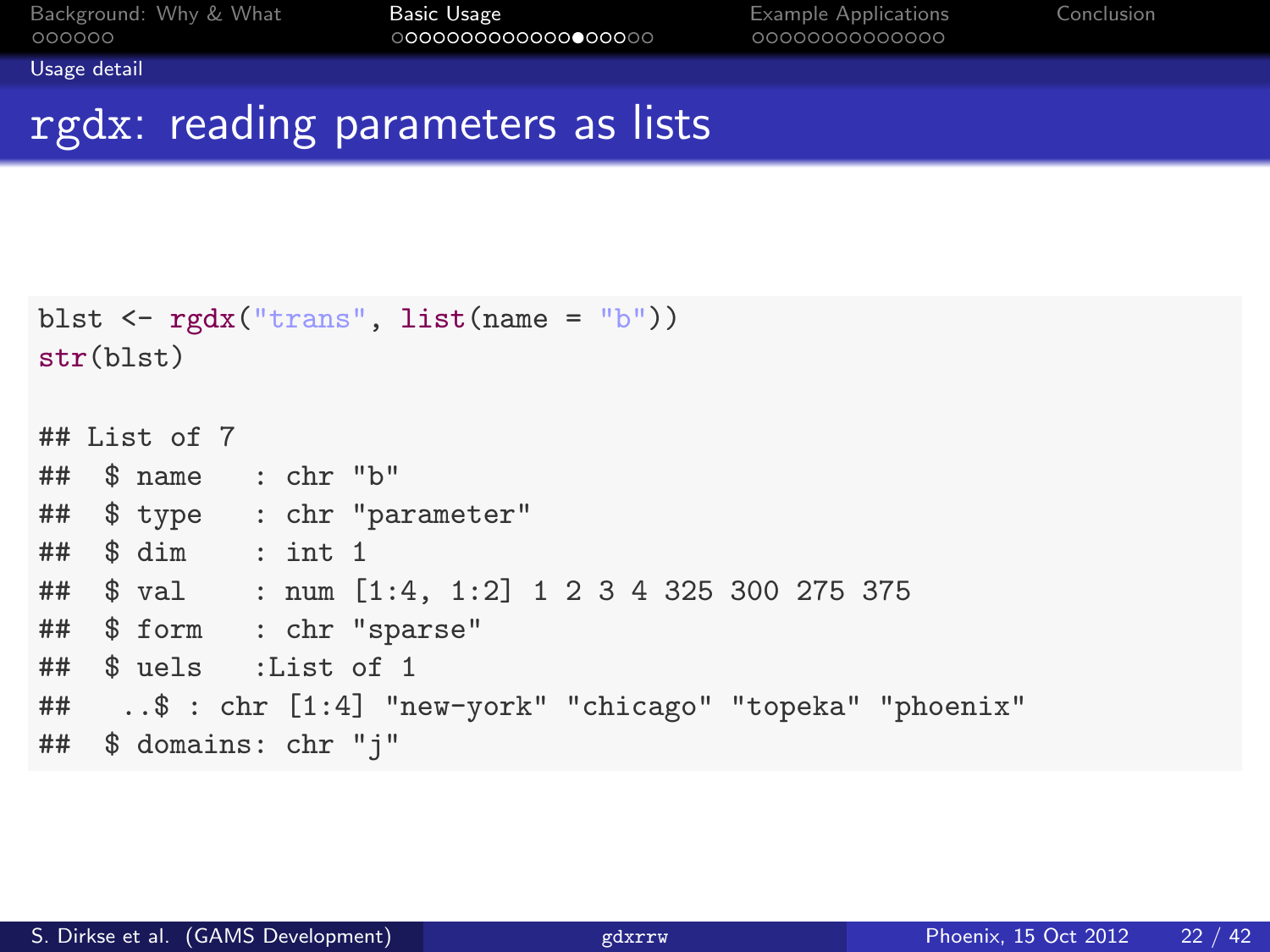| Background: Why & What |  |  |
|------------------------|--|--|
| 000000                 |  |  |

<span id="page-22-0"></span>

[Usage detail](#page-22-0)

## rgdx: reading parameters as lists

```
blst[c("val", "uels")]
## $val
\# [,1] [,2]
## [1,] 1 325
## [2,] 2 300
## [3,] 3 275
## [4,] 4 375
##
## $uels
## $uels[[1]]
## [1] "new-york" "chicago" "topeka" "phoenix"
```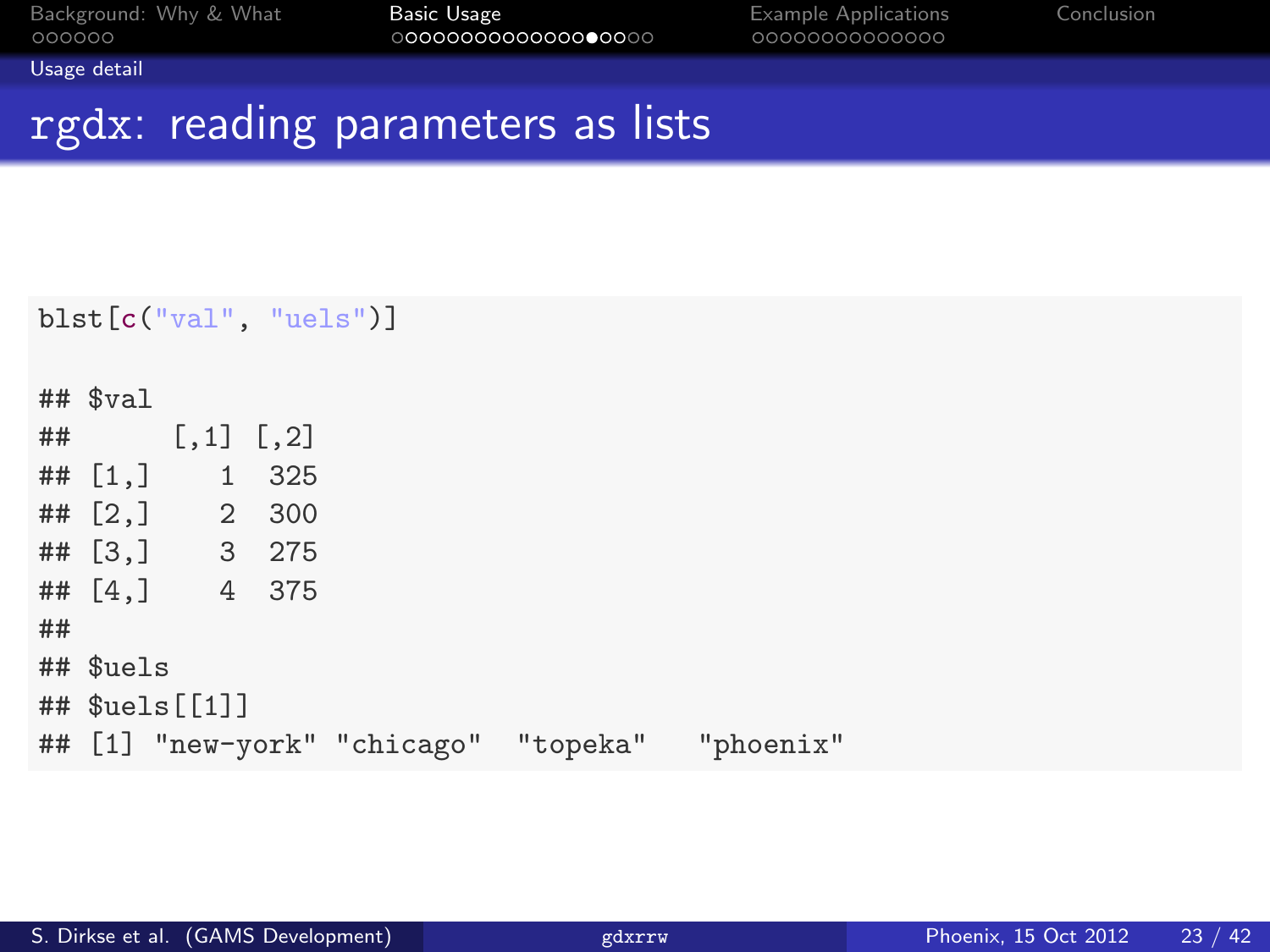<span id="page-23-0"></span>

[Usage detail](#page-23-0)

## rgdx.param: sparse form

#### (ddf <- rgdx.param("trans", "d"))

| ##     |    | i         | i              | value |
|--------|----|-----------|----------------|-------|
| ## 1   |    | seattle   | new-york 2.404 |       |
| ## 2   |    | seattle   | chicago 1.733  |       |
| ## 3   |    | seattle   | topeka 1.455   |       |
| ## $4$ |    | seattle   | phoenix 1.112  |       |
| ## 5   |    | san-diego | new-york 2.429 |       |
| ## 6   |    | san-diego | chicago 1.729  |       |
| ##7    |    | san-diego | topeka 1.274   |       |
| ## 8   |    | san-diego | phoenix 0.298  |       |
| ## 9   |    | monterey  | new-york 2.570 |       |
| ##     | 10 | monterey  | chicago 1.856  |       |
| ##     | 11 | monterey  | topeka 1.435   |       |
| ##     | 12 | monterey  | phoenix 0.594  |       |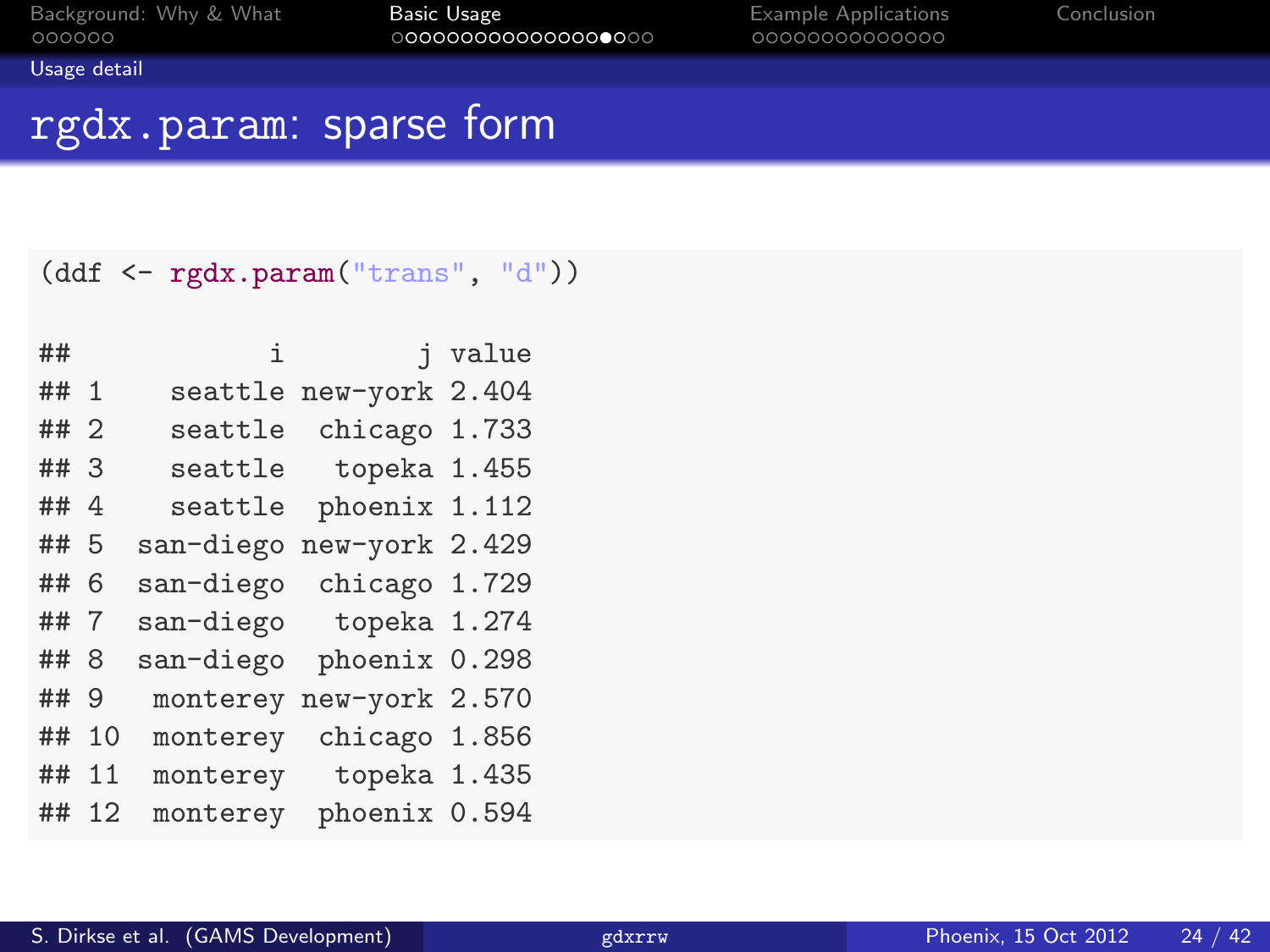| Background: Why & What<br>000000 | Basic Usage<br>0000000000000000000 | <b>Example Applications</b><br>0000000000000 | Conclusion |
|----------------------------------|------------------------------------|----------------------------------------------|------------|
| Usage detail                     |                                    |                                              |            |
| rgdx: full form                  |                                    |                                              |            |

```
dlst \leq rgdx("trans", list(name = "d", form = "full"))
# str(dlst)
dlst$val
## new-york chicago topeka phoenix
## seattle 2.404 1.733 1.455 1.112
## san-diego 2.429 1.729 1.274 0.298
## monterey 2.570 1.856 1.435 0.594
```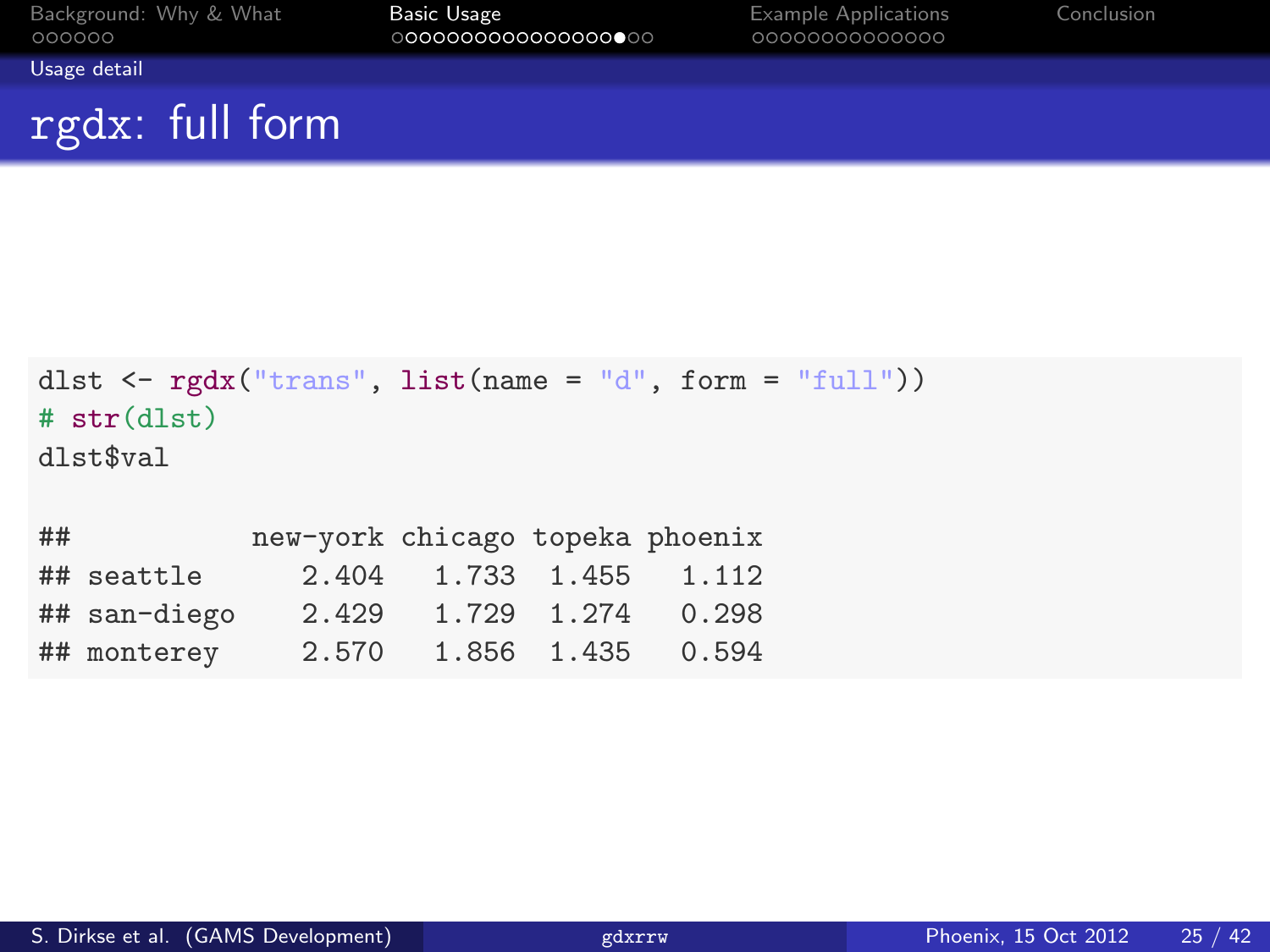<span id="page-25-0"></span>

[Writing data](#page-25-0)

# Introduction to wgdx

- All symbols are written at once: no appending to existing GDX files is supported
- Think of wgdx as the inverse of rgdx
	- The same data is written & read
	- Each works with data in full or sparse form
- wgdx is the basic function
- various convenience wrappers exist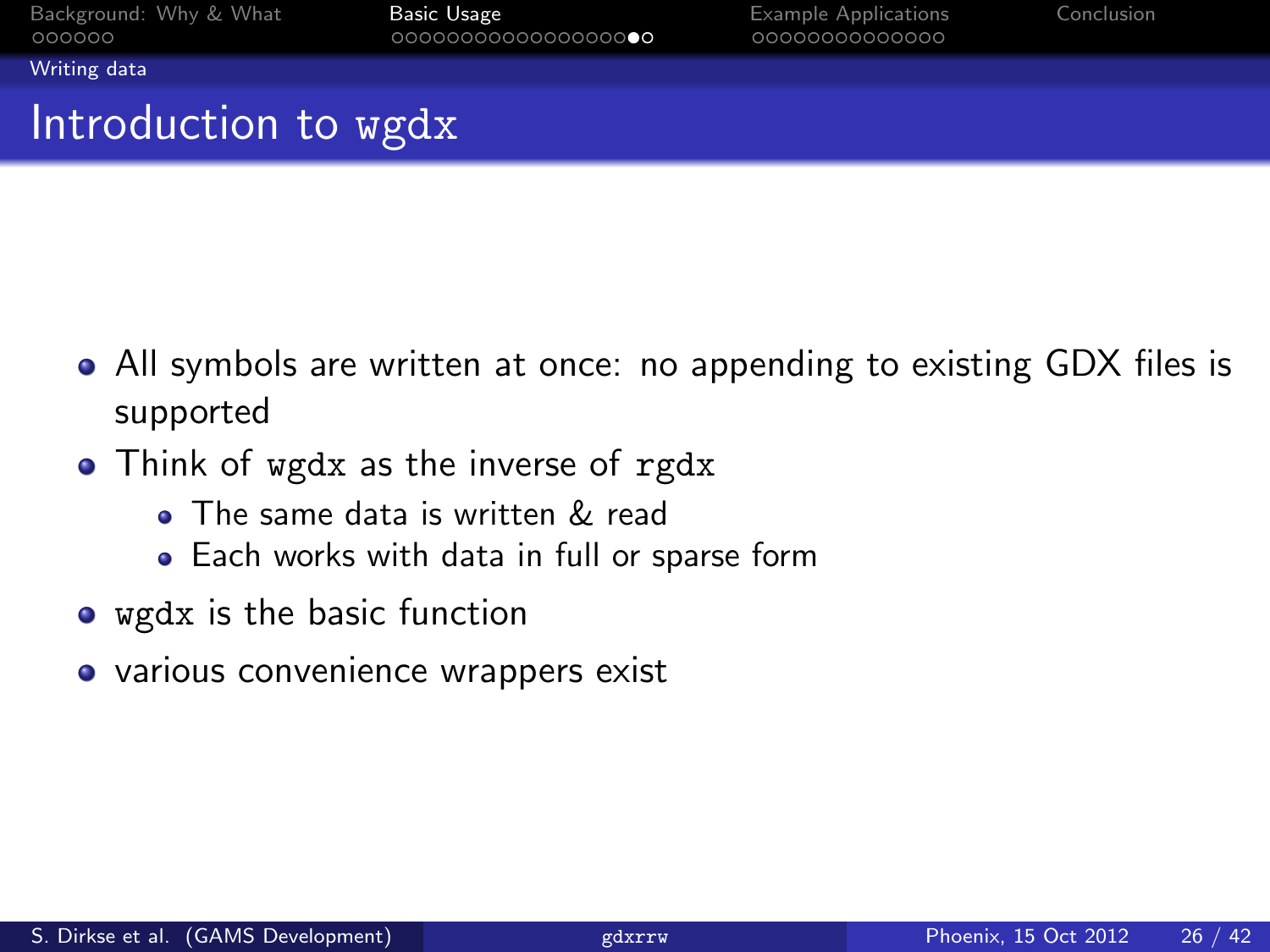<span id="page-26-0"></span>

[Writing data](#page-26-0)

## Reproducing the input

```
jout <- list(name='j',form='sparse',uels=jlst$uels,val=jlst$val)
jjout <- jjlst ; jjout$domains <- NULL
bout <- list(name='b',uels=blst$uels,val=blst$val,type='parameter')
dout <- list(name='d',form='full',uels=dlst$uels,val=dlst$val,
             type='parameter')
wgdx.lst('tmp',list(fdf,idf,iidf,jout,jjout,ijdf,adf,bout,dout))
system('gdxdiff trans tmp')
```
Data frames work as inverses wrt. input and output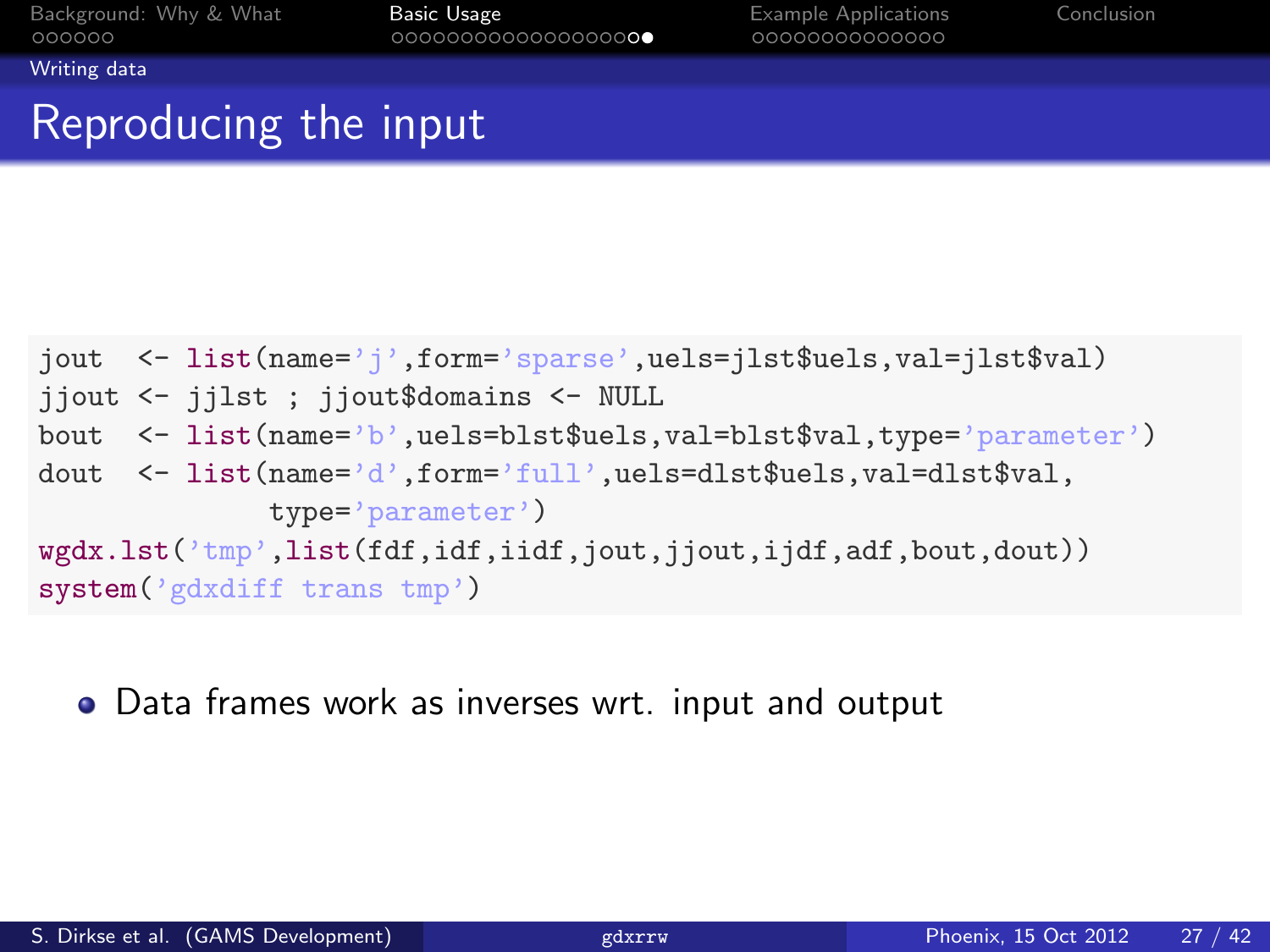<span id="page-27-0"></span>

[Euro TSP](#page-27-0)

# Visualizing a TSP on R's eurodist data

- **•** Start with R's eurodist data
- Write data (cities and distances) to GDX
- **o** Solve TSP in GAMS
- Dump tour to GDX
- **e** Read tour into R
- Plot cities and tour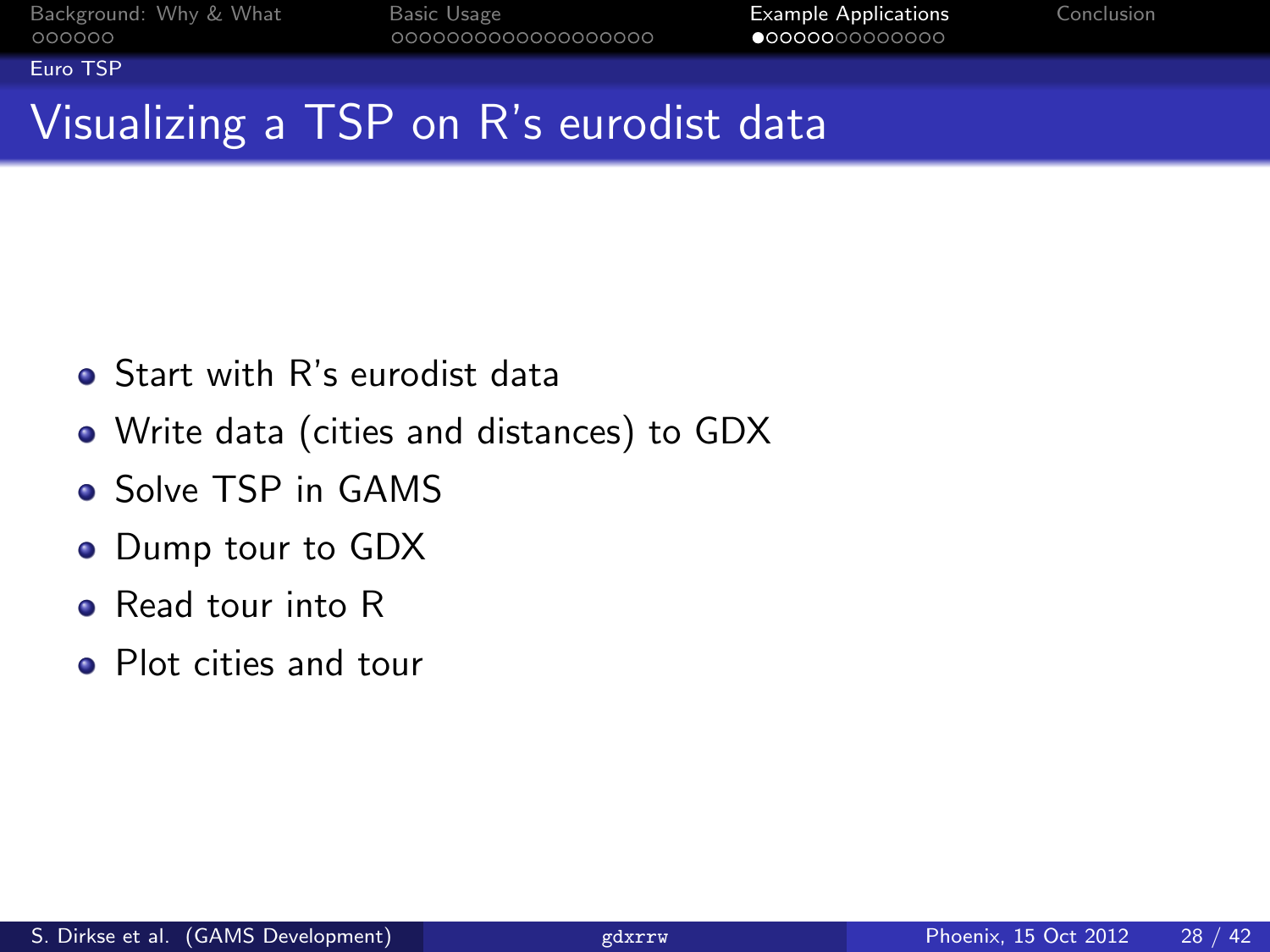<span id="page-28-0"></span>

[Euro TSP](#page-28-0)

## TSP model in GAMS

```
sets ii 'set of cities':
parameter c(ii, ii) 'inter-city distances';
```

```
$ g d x in eurodist
float i =cities c=dist
$ g dx in
```
\$include tsp\_dseX

```
scalars modelstat, solvestat;
modelstat = DSE. modelstat:
solved <b>set</b> at = <b>DSE</b>. solved <b>set</b> at :execute_unload 'eurosol', modelstat, solvestat, ii, tour;
```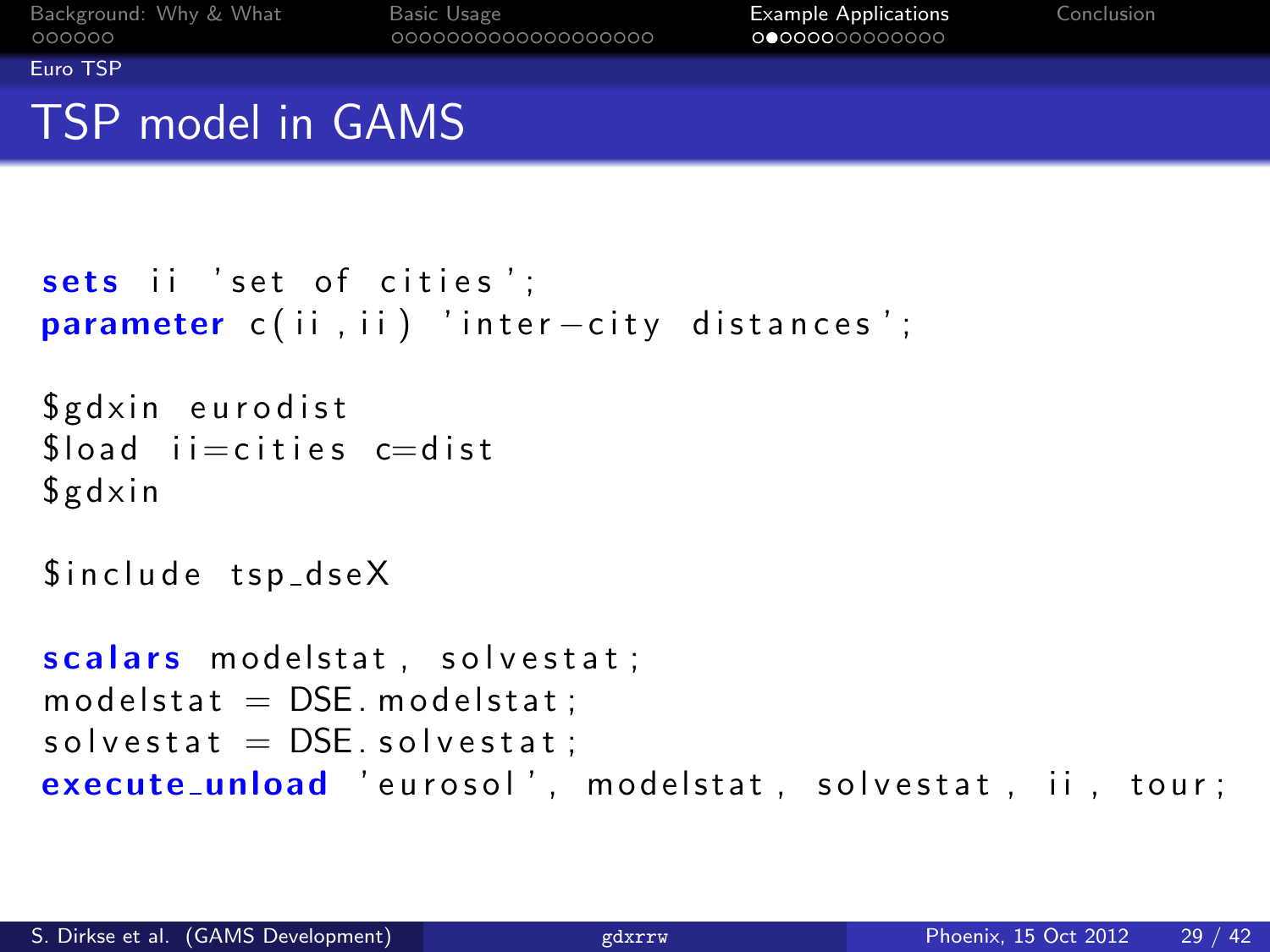<span id="page-29-0"></span>

[Euro TSP](#page-29-0)

# Write GDX and run GAMS

```
fnData <- "eurodist.gdx"
fnSol <- "eurosol.gdx"
invisible(suppressWarnings(file.remove(fnData,fnSol)))
n <- attr(eurodist,"Size")
cities <- attr(eurodist,"Labels")
uu <- list(c(cities))
dd <- as.matrix(eurodist)
clst <- list(name='cities',type='set',uels=uu,
             ts='cities from stats::eurodist')
dlst <- list(name='dist', type='parameter', dim=2, form='full',
             ts='distance', val=dd, uels=c(uu,uu))
wgdx (fnData, clst, dlst)
gams('tsp_dse.gms')
## [1] 0
```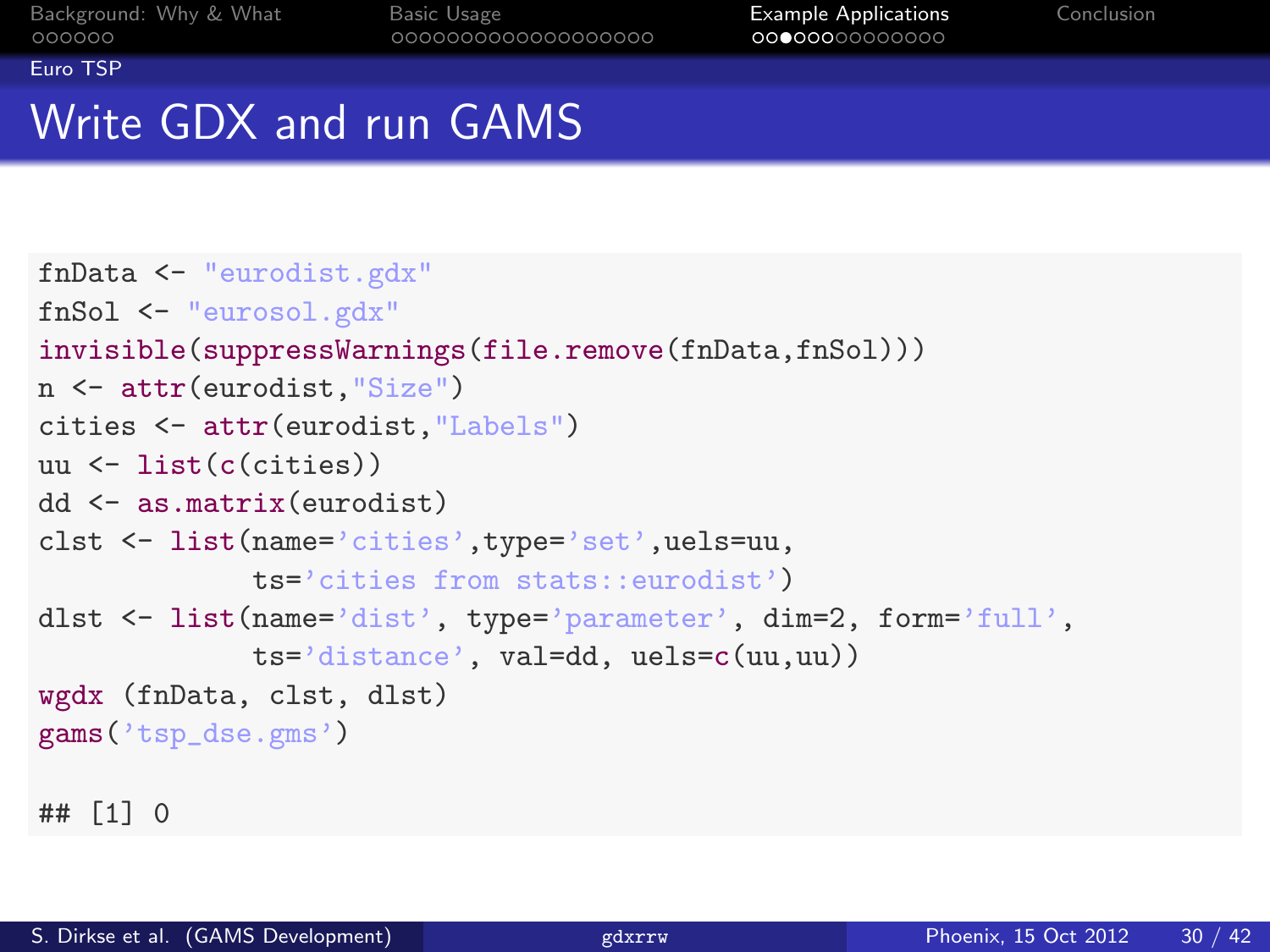<span id="page-30-0"></span>

[Euro TSP](#page-30-0)

## Read tour and compute locations

```
v \leftarrow \text{rgdx}(\text{fnSol}, \text{list}(\text{name} = "tour", \text{form} = "sparse"))nxt \leq - v$val [, 2]
# compute the sequence of cities, based on nxt
solSeq \leq NA \ast c(1:n + 1)
k < -1for (j in c(1:n)) {
     solSeq[j] <- k
    k \leftarrow nxt[k]}
solSeq[n + 1] <- 1
if (k != 1) stop("Bogus tour specified")
loc <- cmdscale(eurodist)
rx \leftarrow range(x \leftarrow loc[, 1])ry \leftarrow range(y \leftarrow -loc[, 2])tspres <- loc[solSeq, ]
s \leftarrow seq(n)
```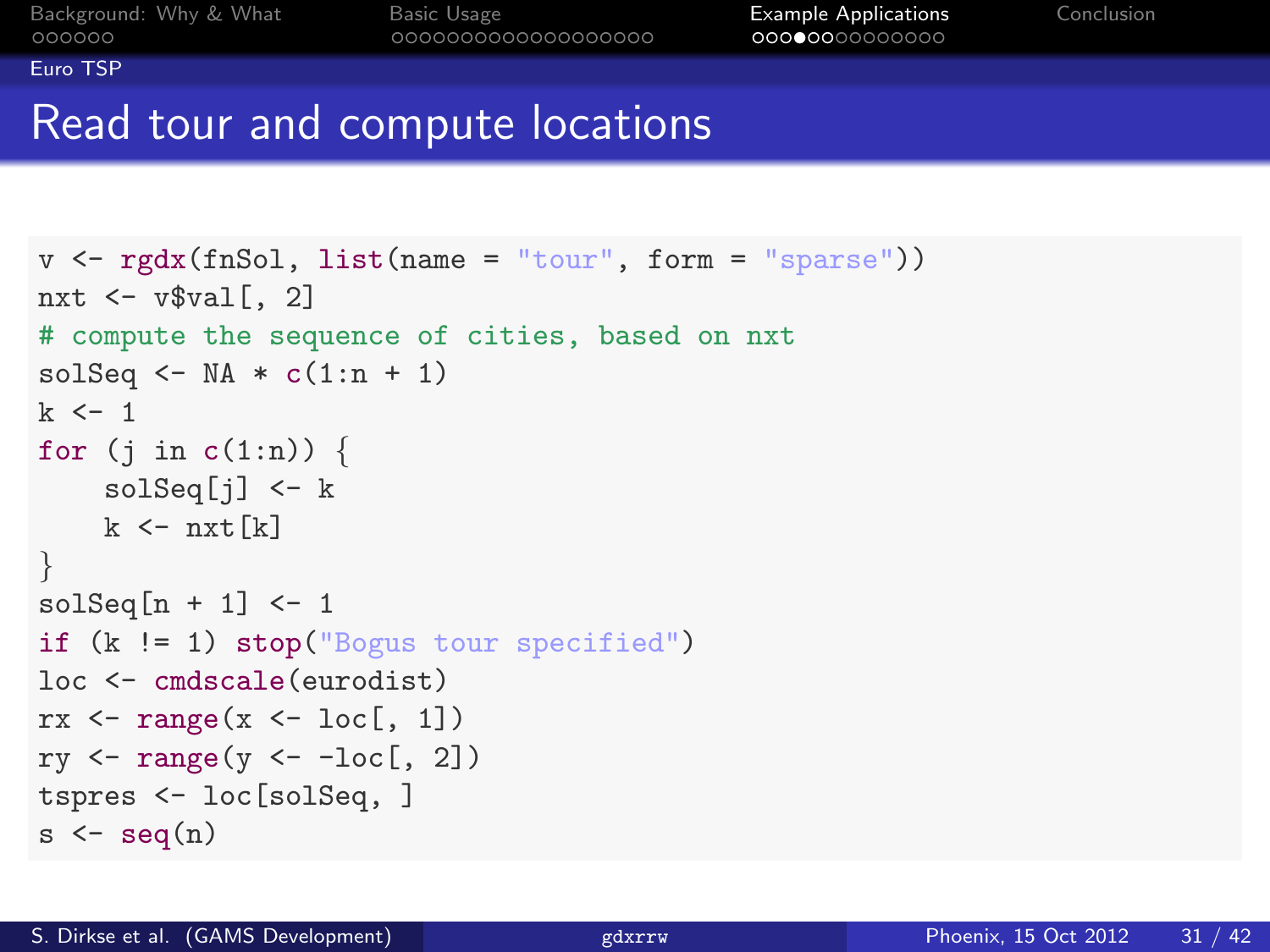| Background: Why & What |  |  |
|------------------------|--|--|
| 000000                 |  |  |

<span id="page-31-0"></span>

[Euro TSP](#page-31-0)

#### Plot tour

```
plot(x, y, type="n", asp=1, xlab="", ylab="")
arrows(tspres[s,1], -tspres[s,2], tspres[s+1,1], -tspres[s+1,2],
       angle=10, col="blue")
text(x, y, labels(eurodist), cex=0.8)
```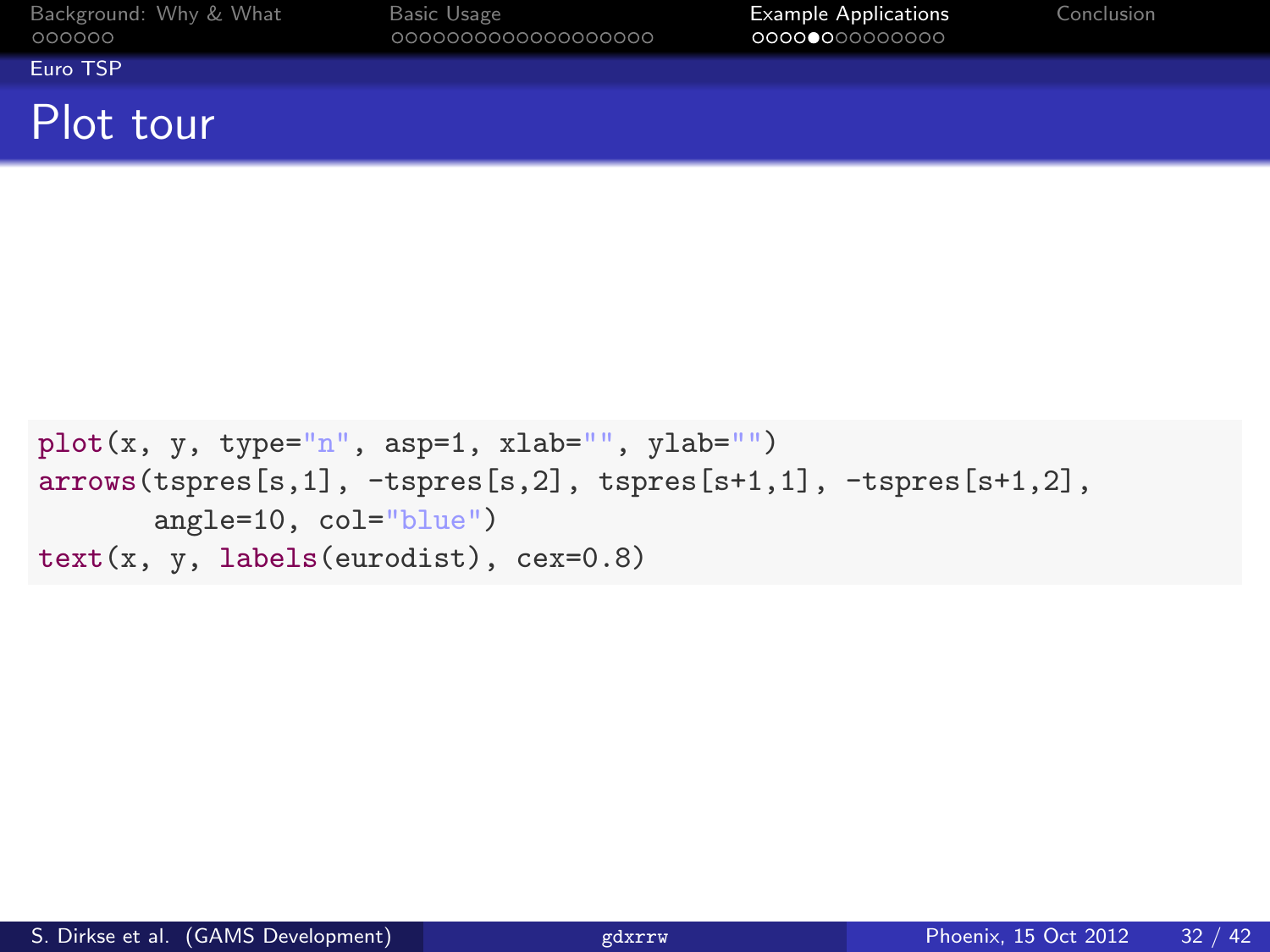<span id="page-32-0"></span>

[Euro TSP](#page-32-0)

# Optimal TSP Tour

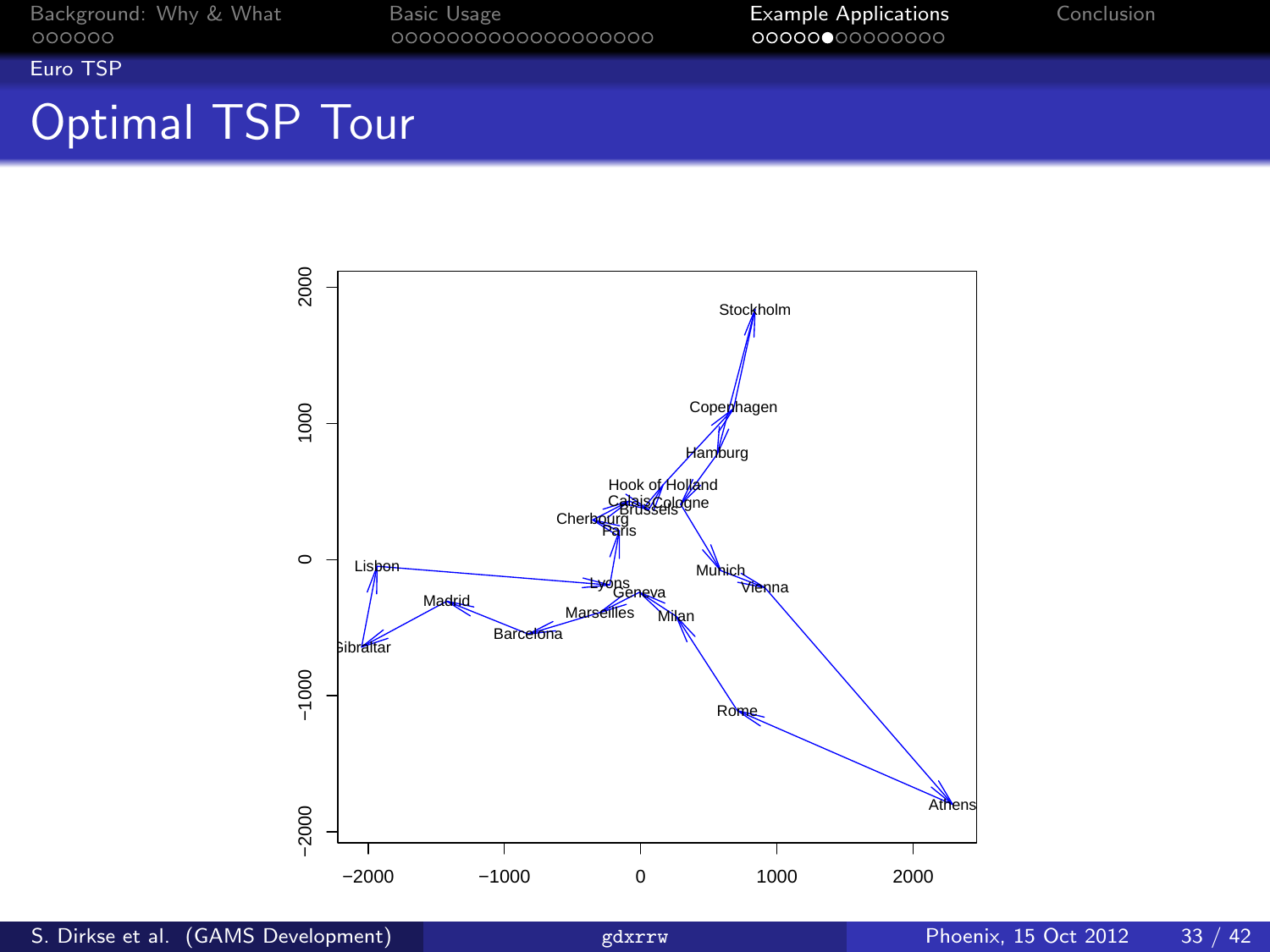<span id="page-33-0"></span>

[Visualization with maps](#page-33-0)

## Integrating model results with maps

- **•** Start with model results: regions and regional data
- **e** Read result into R
- Use R plotting capability to generate map outline
	- R package "maps" includes US state data
	- similar regional data are available for all countries
- Add pie charts to map to show regional data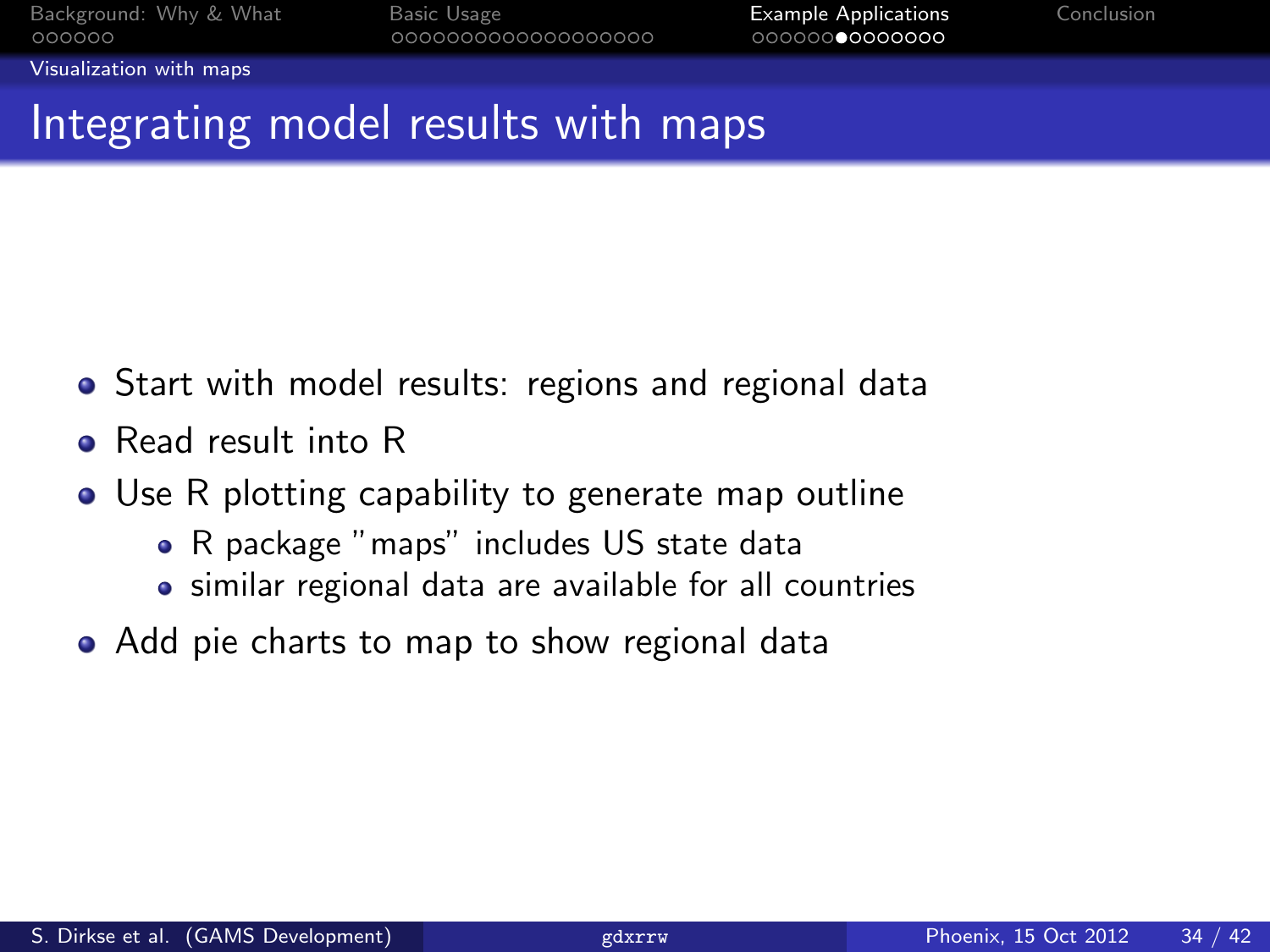<span id="page-34-0"></span>

[Visualization with maps](#page-34-0)

## Send model results to GDX

#### s e t s

```
s ' states to map'
 c ' commodities produced'
  ;
parameters
 sPrd(c, s) 'scaled production'
 w(s) 'scale factors based on total production'
  ;
```
\$include genStateDataX

```
execute_unload 'stateRes', s, c, sPrd, w:
```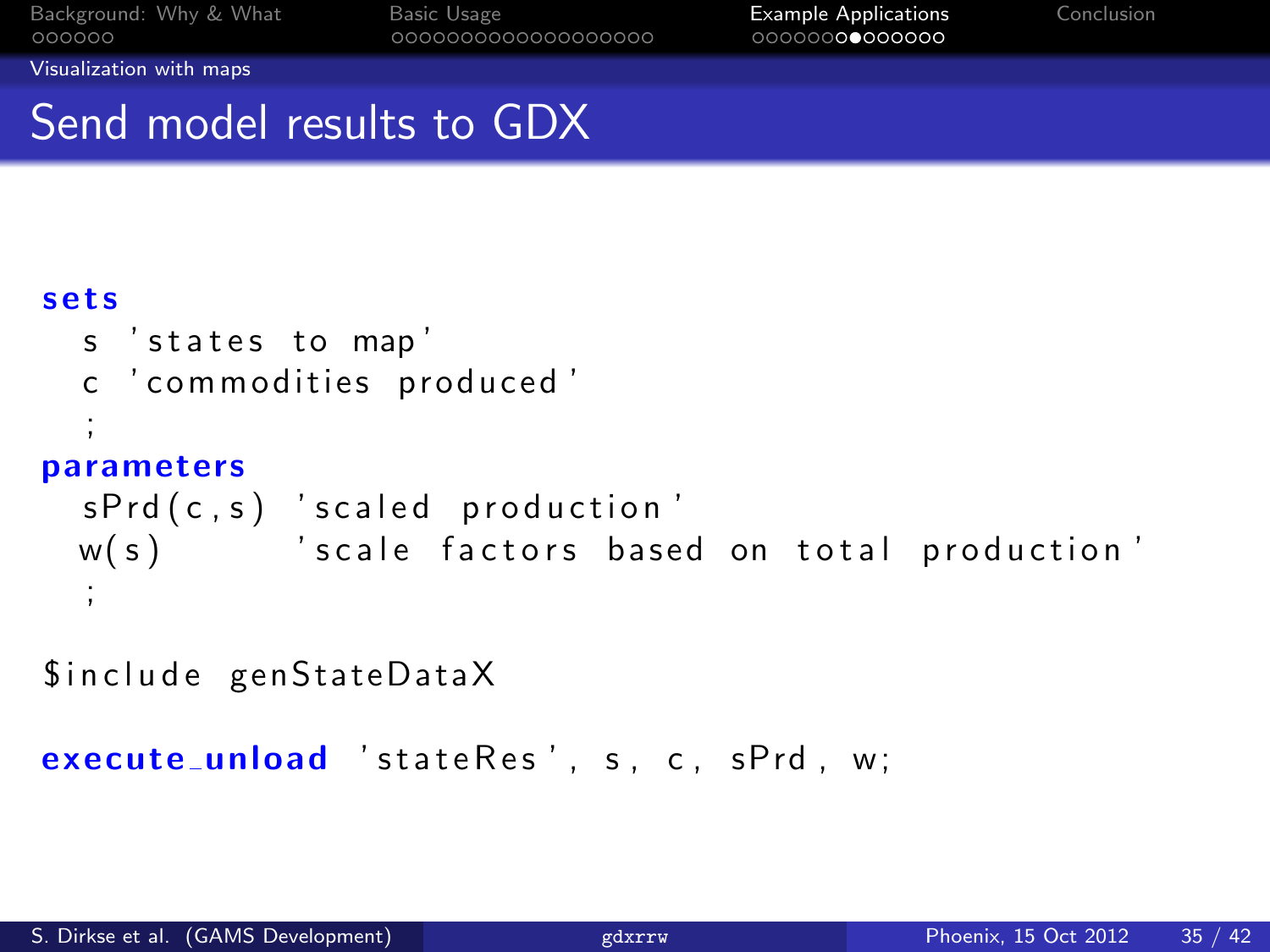| Background: Why & What<br>000000 | Basic Usage<br>000000000000000000 | <b>Example Applications</b><br>00000000●00000 | Conclusion |
|----------------------------------|-----------------------------------|-----------------------------------------------|------------|
| Visualization with maps          |                                   |                                               |            |
| Generate output                  |                                   |                                               |            |

#### if (!file.exists("stateRes.gdx")) invisible(gams("genStateData.gms"))

<span id="page-35-0"></span>source("statePieChart.R")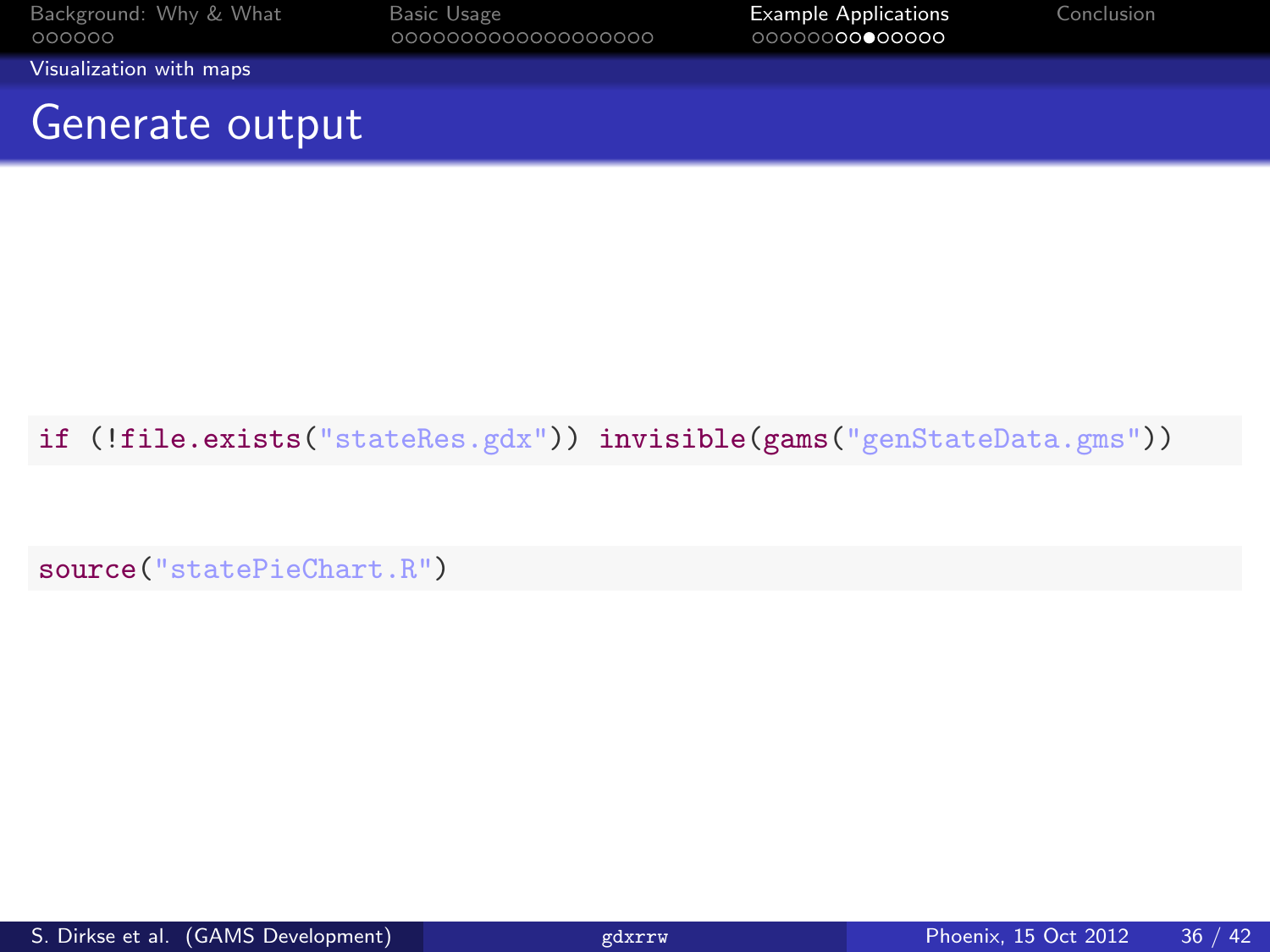<span id="page-36-0"></span>

[Visualization with maps](#page-36-0)

## Commodity production, by state

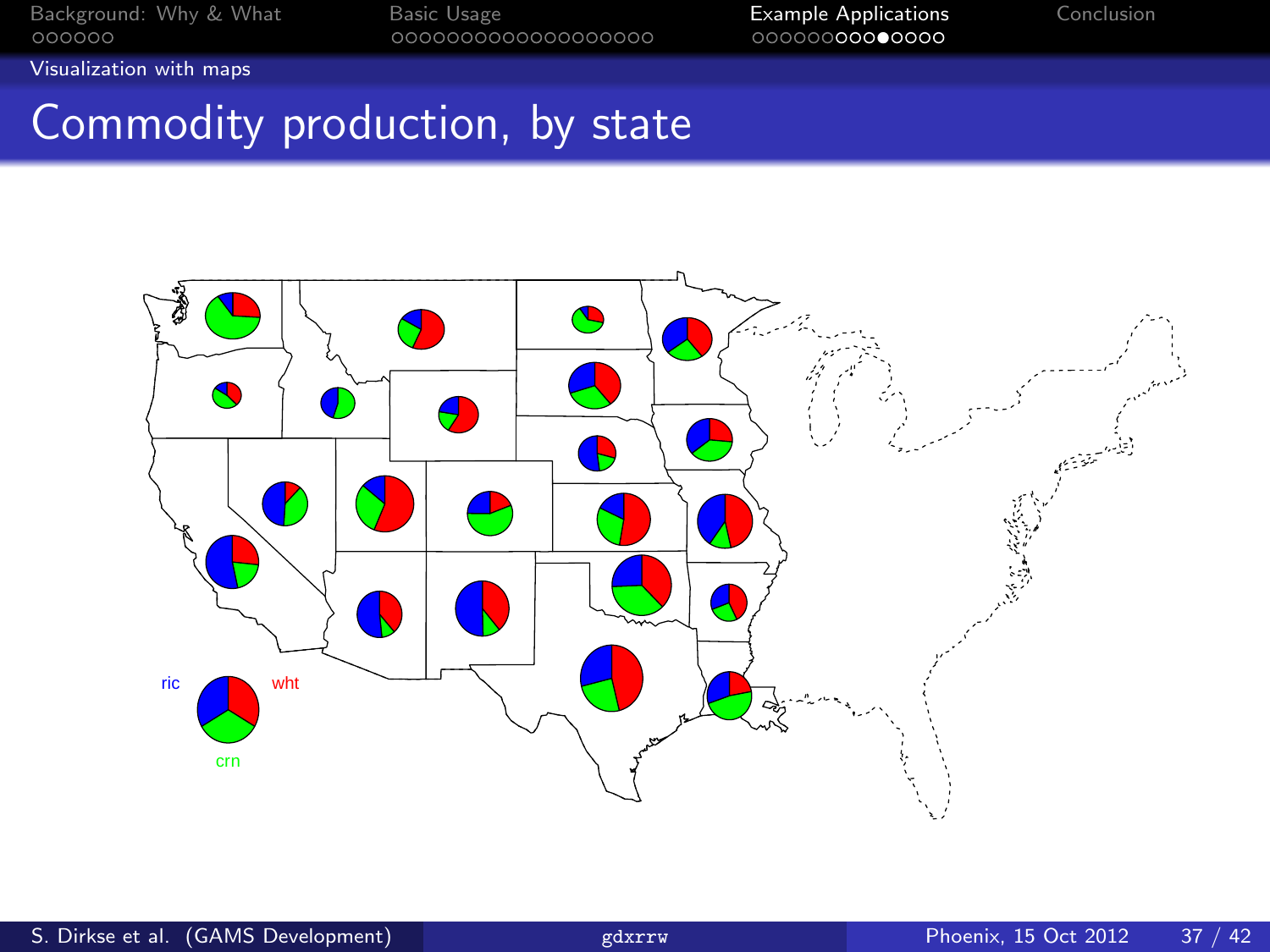<span id="page-37-0"></span>

[Visualization with maps](#page-37-0)

## Reading results and data prep

```
library(maps)
fnData <- "stateRes.gdx"
sdf <- rgdx.set(fnData, "s")
cdf <- rgdx.set(fnData, "c")
s <- (rgdx(fnData, list(name = "sPrd", form = "full"))) valw \leftarrow (rgdx(fnData, list(name = "w", form = "full")))$val
slist <- as.vector(sdf$i)
ns <- length(slist) # number of states
idx <- match(slist, state.name)
x <- state.center$x[idx]
y <- state.center$y[idx]
nc <- dim(cdf)[1] # number of commodities: each commodity gets a color
colors <- rainbow(nc)
```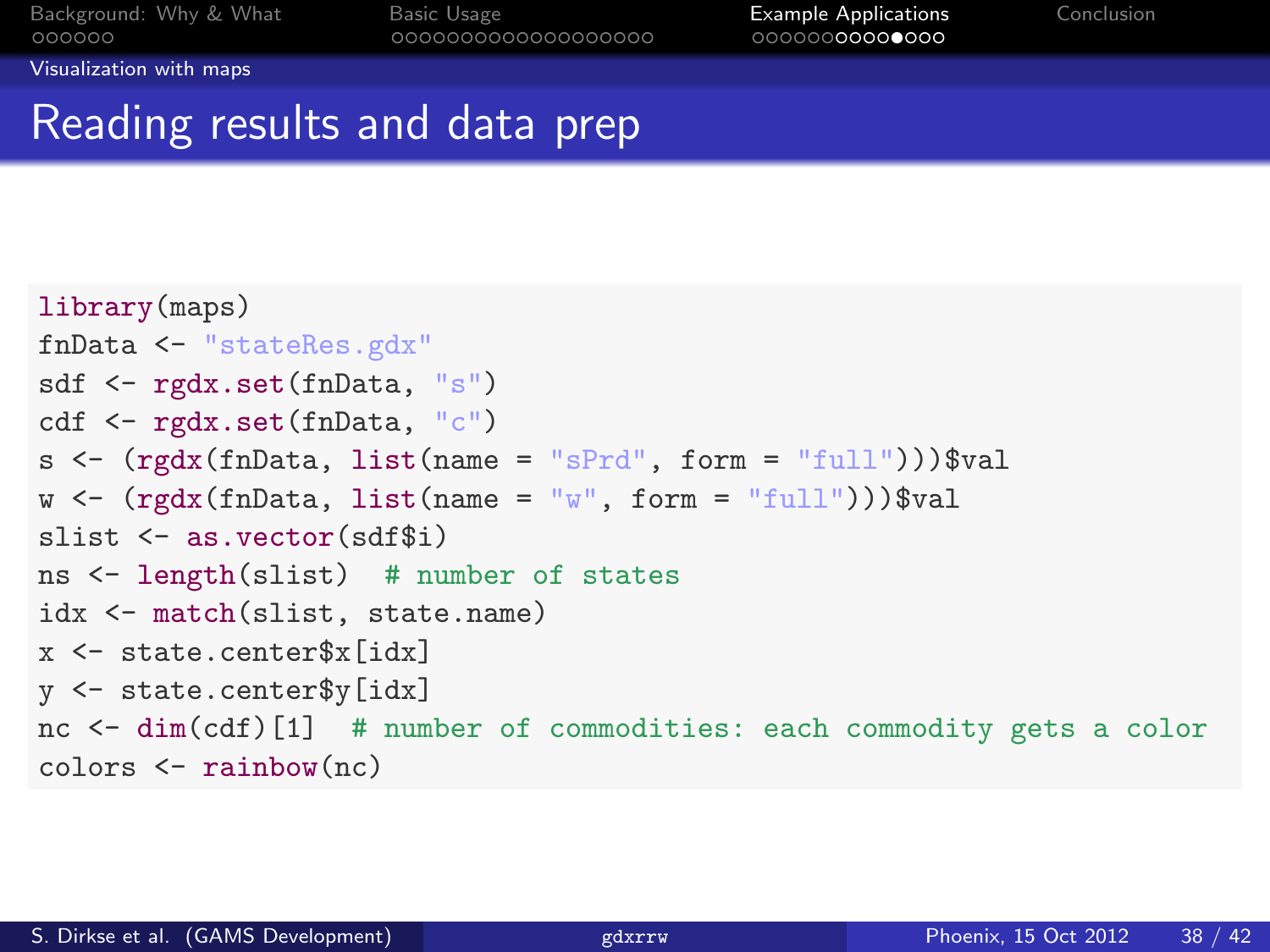| Background: Why & What<br>000000 | Basic Usage<br>000000000000000000 | <b>Example Applications</b><br>00000000000000 | Conclusion |
|----------------------------------|-----------------------------------|-----------------------------------------------|------------|
| Visualization with maps          |                                   |                                               |            |
| data prep                        |                                   |                                               |            |

```
# define the maximum size of the chart elements
minradius <- +Inf
for (i \text{ in } 1:\text{ns}) {
    for (j \in 1:n) {
         if (i != j) {
             r \leftarrow (x[i] - x[j])^2 + (y[i] - y[j])^2minradius <- min(minradius, r)
         }
    }
}
minradius <- sqrt(minradius)
np <- 200 # define the number of polygon points on the arc
npp \leftarrow np + 1n \leftarrow np - 1xx \leftarrow rep(0, npp)yy \leq -xxrad0 \le max(0.4, 0.5 * minradius) # maximum radius of pie chart
```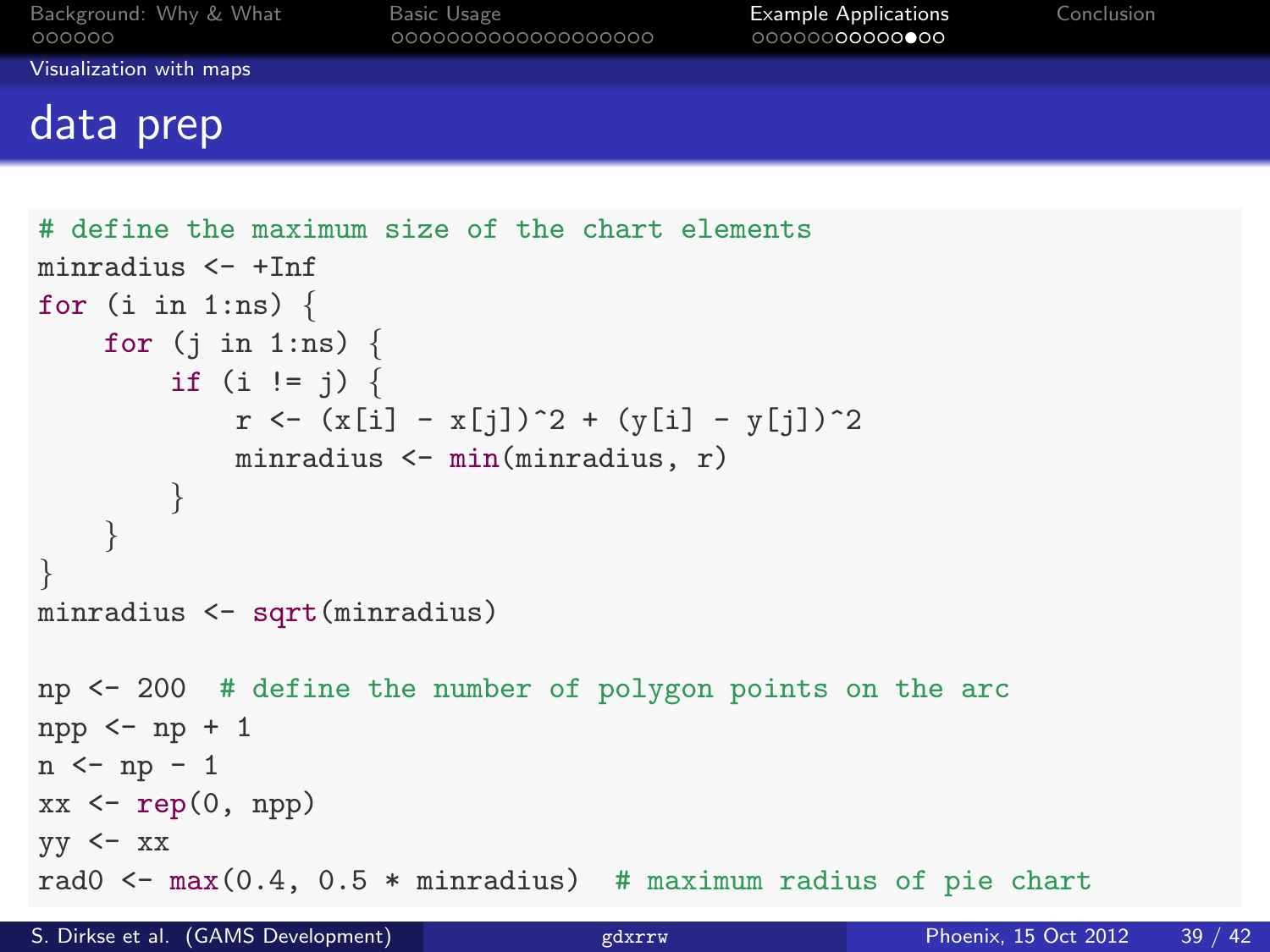<span id="page-39-0"></span>

[Visualization with maps](#page-39-0)

### Plot states and pie charts

```
map("state", interior = FALSE,lty=2)
map("state", boundary = TRUE, add = TRUE, region = slist)for (k \in \{1:n\}) {
  xx[npp] < - x[k]yy[npp] < -y[k]xfac \leftarrow 1 / cos((y[k]*pi)/180)
  r \leq - \text{rad0} \cdot w[k] ; beta \leq -0for (c in 1:nc) \{alpha \leq s[c,k]*2*pifor (i in 1:np) \{xx[i] \leftarrow xx[npp] + r*sin(beta + alpha * (i-1)/n) * xfacvy[i] < - yy[npp] + r*cos(beta + alpha * (i-1)/n)}
    beta <- beta + alpha
     coord \leftarrow \text{cbind}(xx, yy)polygon (coord,col=colors[c])
  }
```
}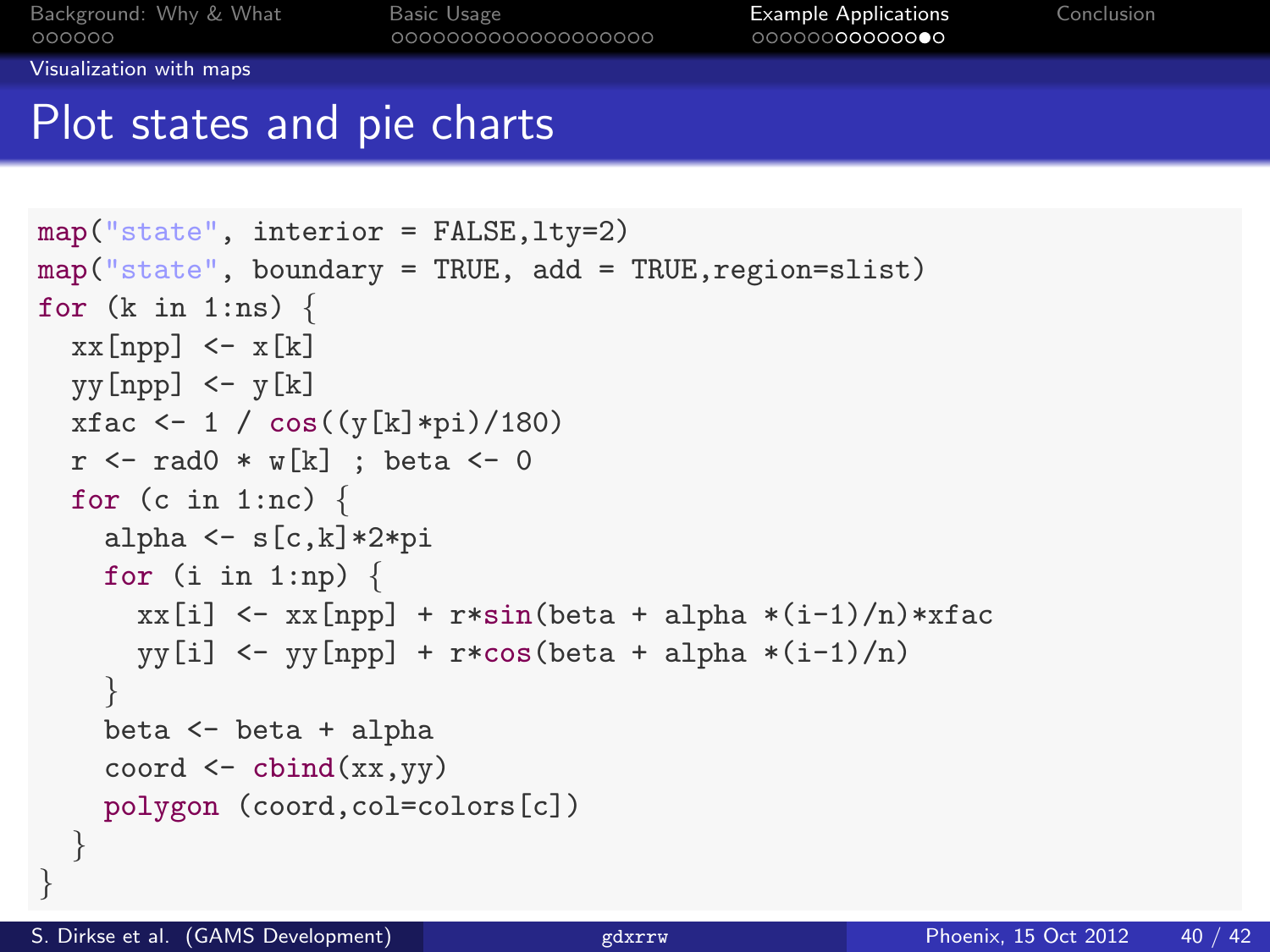<span id="page-40-0"></span>

[Visualization with maps](#page-40-0)

## Plot legend

```
xpac \leftarrow -120 ; ypac \leftarrow 30 # a nice pacific location
xfac \leftarrow 1 / cos((ypac*pi)/180)
xleg <- vector(mode='numeric',length=nc)
yleg <- vector(mode='numeric',length=nc)
cleg <- vector(mode="character",length=nc)
xx[npp] \leftarrow xpac; yy[npp] \leftarrow ypacr \leq - \text{rad0}; beta \leq -0; for (c \text{ in } 1:\text{nc}) {
  alpha \leftarrow (2/3)*pi ; theta \leftarrow beta + alpha * 0.5
  xleg[c] <- xpac + 2.5*r*sin(theta)vleg[c] <- vpac + 1.6*r*cos(theta)
  cleg[c] <- paste0("commodity",as.character(c))
  cleg[c] <- as.character(cdf$i[c])
  for (i \text{ in } 1:\text{np}) {
    xx[i] \leftarrow xx[npp] + r*sin(beta + alpha * (i-1)/n) * xfacvy[i] \leftarrow vy[np] + r * cos(beta + alpha * (i-1)/n)beta \leftarrow beta + alpha; coord \leftarrow cbind(xx,yy)
  polygon (coord,col=colors[c]) }
text(xleg,yleg,labels=cleg,col=colors)
```